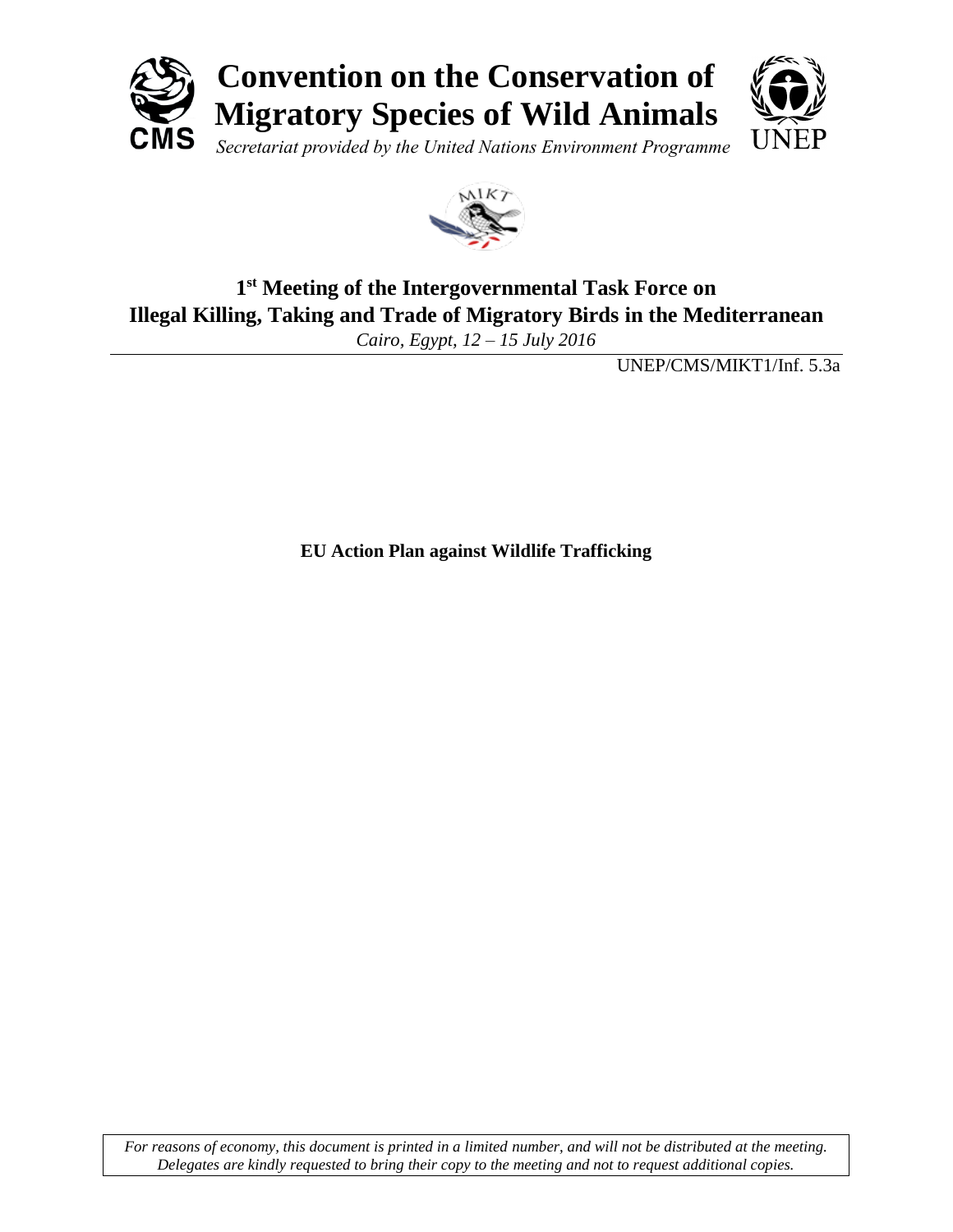

EUROPEAN **COMMISSION** 

> Brussels, 26.2.2016 COM(2016) 87 final

### **COMMUNICATION FROM THE COMMISSION TO THE EUROPEAN PARLIAMENT, THE COUNCIL, THE EUROPEAN ECONOMIC AND SOCIAL COMMITTEE AND THE COMMITTEE OF THE REGIONS**

# **EU Action Plan against Wildlife Trafficking**

{SWD(2016) 38 final}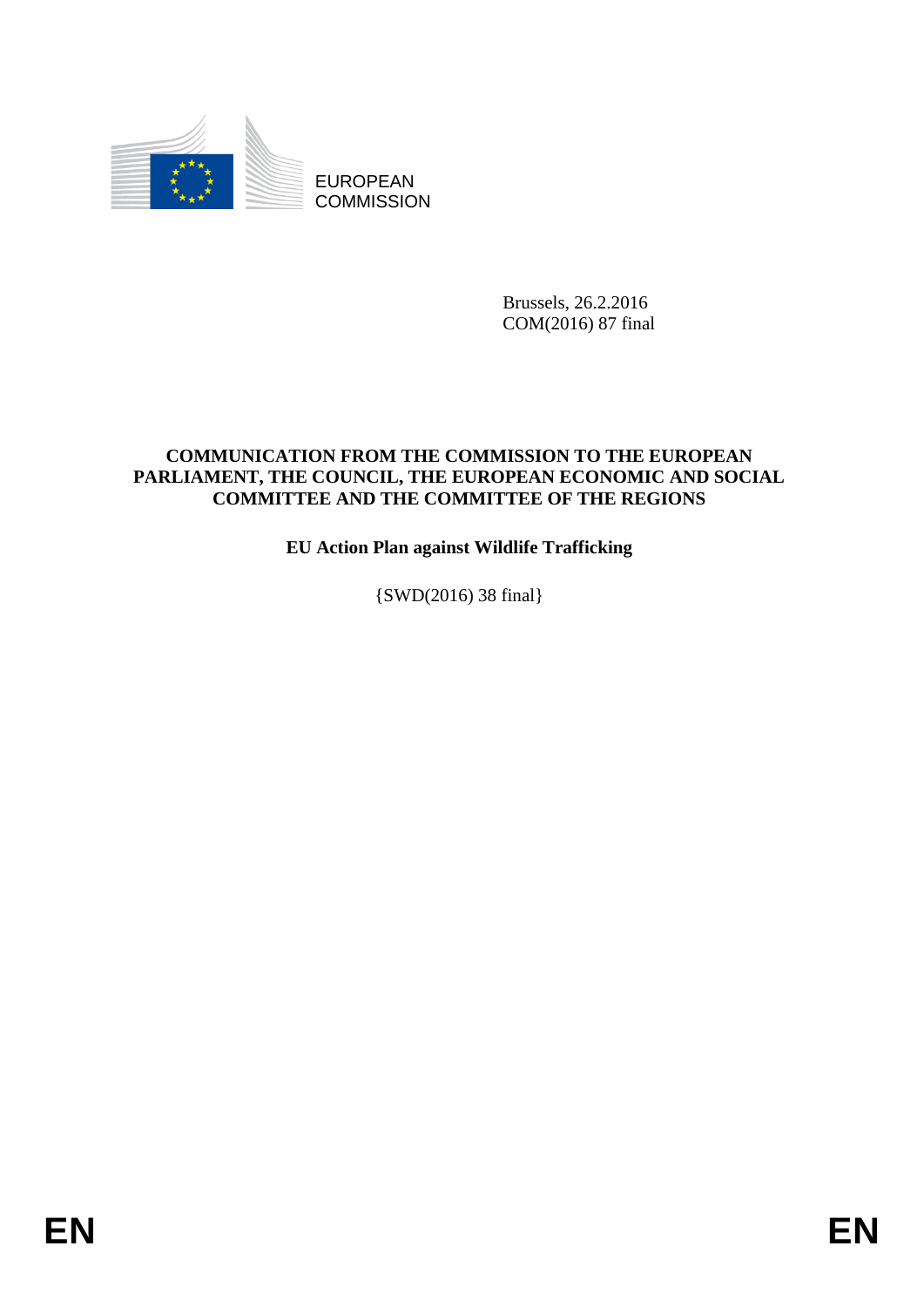#### **COMMUNICATION FROM THE COMMISSION TO THE EUROPEAN PARLIAMENT, THE COUNCIL, THE EUROPEAN ECONOMIC AND SOCIAL COMMITTEE AND THE COMMITTEE OF THE REGIONS**

**EU Action Plan against Wildlife Trafficking**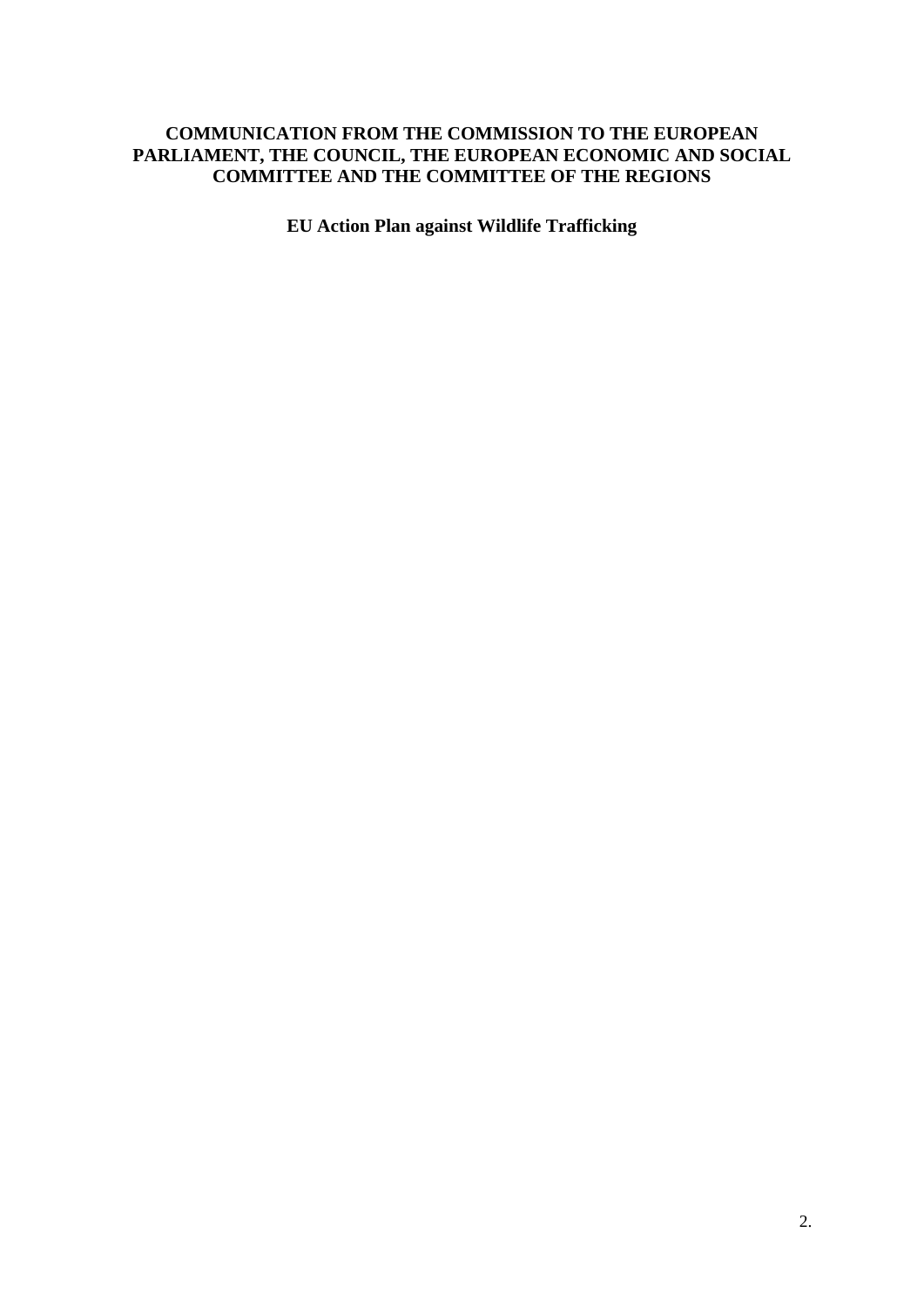#### **1. Setting the scene**

Wildlife trafficking<sup>1</sup> has become one of the world's most profitable organised crimes. The exact scale is difficult to quantify, but different sources<sup>2</sup> estimate the profits from such trafficking at between EUR 8 and EUR 20 billion annually. It covers a broad range of protected species, including elephants and rhinos, corals, pangolins, tigers and great apes.

#### **A growing problem worldwide…**

The illicit ivory trade has more than doubled since 2007, and is over three times greater than it was in 1998. Between 2007 and 2013, rhino poaching increased by 7000% in South Africa, endangering the very survival of this species<sup>3</sup>. More than 4000 tonnes of highly endangered rosewood suspected to have been illegally exported from Madagascar were seized by the authorities in various transit and destination countries between November 2013 and April 2014 alone.

The EU has an important role to play in tackling this traffic, as Europe is currently a destination market and a hub for trafficking in transit to other regions. It is also a region from which certain species are sourced for illegal trade. In recent years, Member States have reported, in particular, seizures of ivory and rhino horns in transit and illegal imports of live reptiles and exotic birds, while several tonnes of highly endangered eels from the EU have been illegally sold to Asia.

#### **… with major implications for the rule of law**, **crime and security**

Wildlife trafficking has a devastating impact on biodiversity, threatening to eradicate some species. Moreover, it both creates incentives for corrupt practices and is enabled by them, thereby undermining the rule of law. Notably in some regions in Africa, it has a very negative impact on the potential for economic development<sup>4</sup>.

Wildlife trafficking is very attractive to criminals, as it is highly lucrative and, in most countries, a low enforcement priority by comparison with other forms of trafficking, so the risk of detection and penalties is very limited. Links with money laundering and other forms of organised crime, such as trafficking in drugs and firearms, have been regularly reported<sup>5</sup>. The UN Security Council has acknowledged that wildlife trafficking in Central Africa is fuelling conflicts and threatening regional and national security by providing a source of funding to militia groups<sup>6</sup>.

### **A higher international profile…**

**<sup>.</sup>** <sup>1</sup> Defined as international and non-international illegal trade in wild animals and plants and derived products, and closely interlinked offences such as poaching.

<sup>2</sup> <https://www.unodc.org/unodc/en/frontpage/2014/May/wildlife-crime-worth-8-10-billion-annually.html> [https://cites.org/eng/international\\_dimension\\_of\\_illegal\\_wildlife\\_trade](https://cites.org/eng/international_dimension_of_illegal_wildlife_trade) <http://www.gfintegrity.org/report/briefing-paper-transnational-crime/>

<sup>&</sup>lt;sup>3</sup> The Staff Working Document accompanying this Communication (SWD(2016) 38) shows in greater detail the scale of wildlife trafficking worldwide and the EU's role in the illegal trade.

<sup>4</sup> See SWD(2016) 38

*<sup>5</sup>* See SWD(2016) 38

<sup>&</sup>lt;sup>6</sup> Resolution 2134 (2014) and 2136 (2014); "Report of the Secretary-General on the situation in Central Africa and the activities of the United Nations Regional Office for Central Africa", 30 November 2015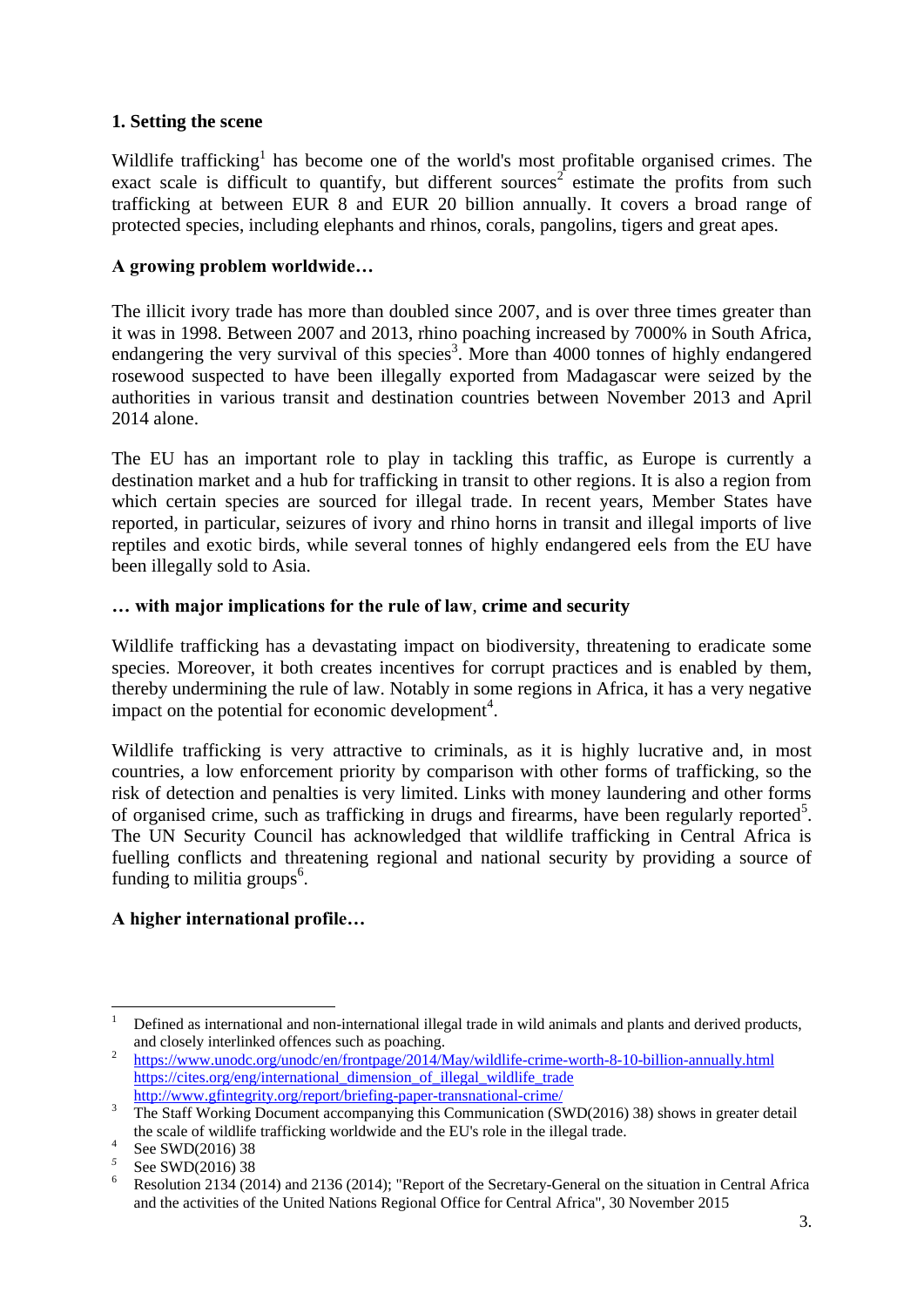Attention to wildlife trafficking at the international political level has grown in recent years, given the surge in its scale and impact. The UN General Assembly adopted the first resolution on this specific subject, which was co-sponsored by all EU Member States, in July 2015<sup>7</sup>. The issue was also specifically addressed at other recent important international events, such as a high-level conference held in Kasane, Botswana in March 2015<sup>8</sup>, and the G7 Summit in June  $2015^9$ . As a result, joint commitments were made by the international community, including the EU and its Member States, to step up anti-trafficking action.

Numerous measures to combat wildlife trafficking have been adopted under the Convention on International Trade in Endangered Species (CITES), a key international treaty regulating the international trade in wildlife, to which the EU became a party in 2015. The United States have set up a Presidential Task Force and adopted a national strategy against wildlife trafficking. Key market countries such as China are showing increased engagement, notably through stronger enforcement efforts, and the will to cooperate more closely with the EU on these issues. The African Union has started implementing a continent-wide strategy.

#### **…which needs to be translated into action on the ground**

The EU has already shown leadership in tackling the illegal trade in natural resources by adopting ambitious policies on timber and fishery products. This EU Action Plan demonstrates that the EU is ready to live up to international expectations and commitments, and that it is raising the level of its ambition as regards action against the illegal trade in wildlife. This will also help to ensure that the significant investments made over the last decades through EU development support for wildlife conservation worldwide will not be undermined through criminal activities.

The Action Plan is a major contribution towards the Sustainable Development Goals set under the 2030 Agenda for Sustainable Development agreed by heads of state at a UN summit in September 2015. Goal 15, which relates to biodiversity, sets the target of "tak[ing] urgent action to end poaching and trafficking of protected species of flora and fauna, and address[ing] both demand and supply of illegal wildlife products"<sup>10</sup>.

The European Parliament called for an Action Plan in a resolution adopted in January  $2014<sup>11</sup>$ . An EU Action Plan has also been supported by many EU Member States, international organisations, NGOs, and concerned businesses at a stakeholder consultation on the EU approach against wildlife trafficking, launched by the European Commission in February  $2014^{12}$ .

The EU and its Member States need to address the problem together. EU-wide rules regulating the trade in wildlife have been in place in all Member States since  $1983^{13}$ ,

 $\overline{7}$ Resolution 69/314

<sup>8</sup> [https://www.gov.uk/government/uploads/system/uploads/attachment\\_data/file/417231/kasane-statement-](https://www.gov.uk/government/uploads/system/uploads/attachment_data/file/417231/kasane-statement-150325.pdf)[150325.pdf](https://www.gov.uk/government/uploads/system/uploads/attachment_data/file/417231/kasane-statement-150325.pdf)

<sup>9</sup> [https://www.g7germany.de/Content/EN/\\_Anlagen/G7/2015-06-08-g7-abschluss](https://www.g7germany.de/Content/EN/_Anlagen/G7/2015-06-08-g7-abschluss-eng_en.pdf?__blob=publicationFile&v=3)eng\_en.pdf?\_blob=publicationFile&v=3, p. 11.

 $\frac{10}{11}$  Target 15.7.

Cf. European Parliament Resolution of 15 January 2014 (2013/2747(RSP)).

<sup>&</sup>lt;sup>12</sup> See COM (2014) 64 and SWD (2014) 347.

<sup>&</sup>lt;sup>13</sup> Council Regulation (EC) 338/97.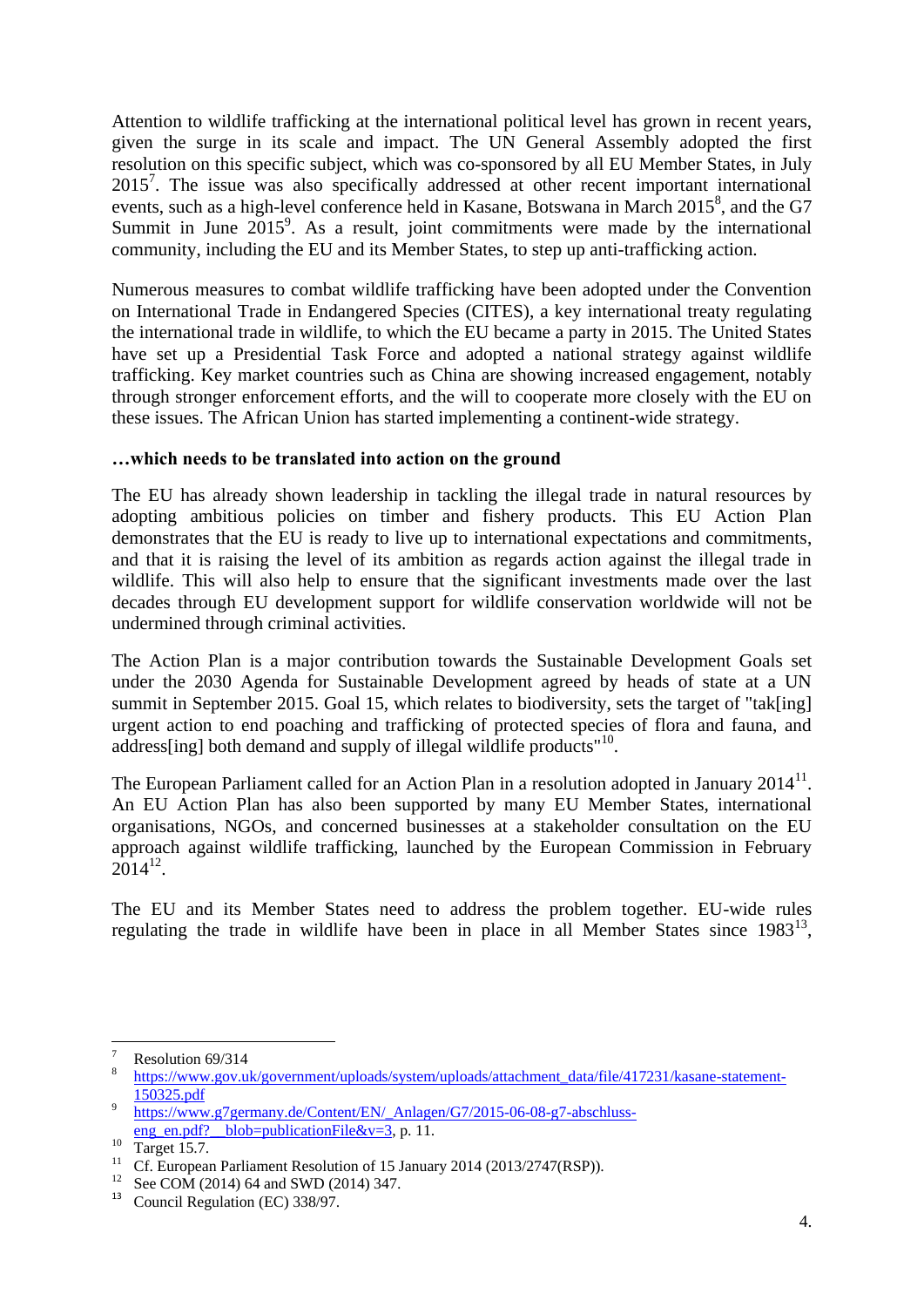implementing CITES, and the Commission issued a recommendation on enforcement in  $2007^{14}$ .

However, reports<sup>15</sup> reveal significant differences in how the Member States implement and enforce these shared rules. This represents a major risk; criminals can easily exploit this state of affairs by diverting trade routes accordingly, as a number of cases in recent years have shown. It has also emerged, in various reports and during the stakeholder consultation, that lack of awareness and political engagement are also major obstacles to combating wildlife trafficking effectively.

A joint commitment by the EU and its Member States, in the form of an Action Plan, to taking a series of measures, implementing shared international commitments and acknowledging at a political level the importance of tackling the problem, represents a way to ensure more even EU-wide enforcement. It will help boost the EU's credibility worldwide when it demands that its global partners take stronger action against wildlife trafficking.

In implementing this Action Plan, it will be essential to work together closely with stakeholders, including civil society organisations and relevant business sectors, on many specific measures to make maximum use of the available expertise and knowledge and ensure maximum impact.

#### **2. The components of the Action Plan**

The EU Action Plan comprises a series of measures to be taken by EU institutions and/or Member States. These are set out in the Annex to this communication.

Clearly, sufficient finance and human resources will be needed to support these measures. This Action Plan provides the impetus and framework for making better use of existing EU resources. The measures are essentially designed to improve cooperation between all the players concerned, make more effective use of existing tools and policies, and strengthen synergies between them, so that wildlife trafficking can be better tackled across the EU and globally.

The measures, which are designed to address a complex problem holistically by involving all relevant organisations, are based on three priorities:

(1) preventing wildlife trafficking and addressing its root causes,

(2) implementing and enforcing existing rules and combating organised wildlife crime more effectively, and

(3) strengthening the global partnership of source, consumer and transit countries against wildlife trafficking.

The objectives and related actions under each priority are detailed in the table in the Annex.

#### **Priority 1: Preventing wildlife trafficking and addressing its root causes**

Efforts will be made to **reduce the demand for and the supply** of illegal wildlife products, both within the EU and globally, by using the available multilateral (CITES) and EU-specific tools, supporting specific campaigns and further limiting ivory trade within and from the EU (Objective 1.1 – see the table in the Annex). One important way to tackle the root causes of

**.** 

<sup>14</sup> OJ L 159, 20.6.2007, p. 45–47

<sup>&</sup>lt;sup>15</sup> See SWD(2016) 38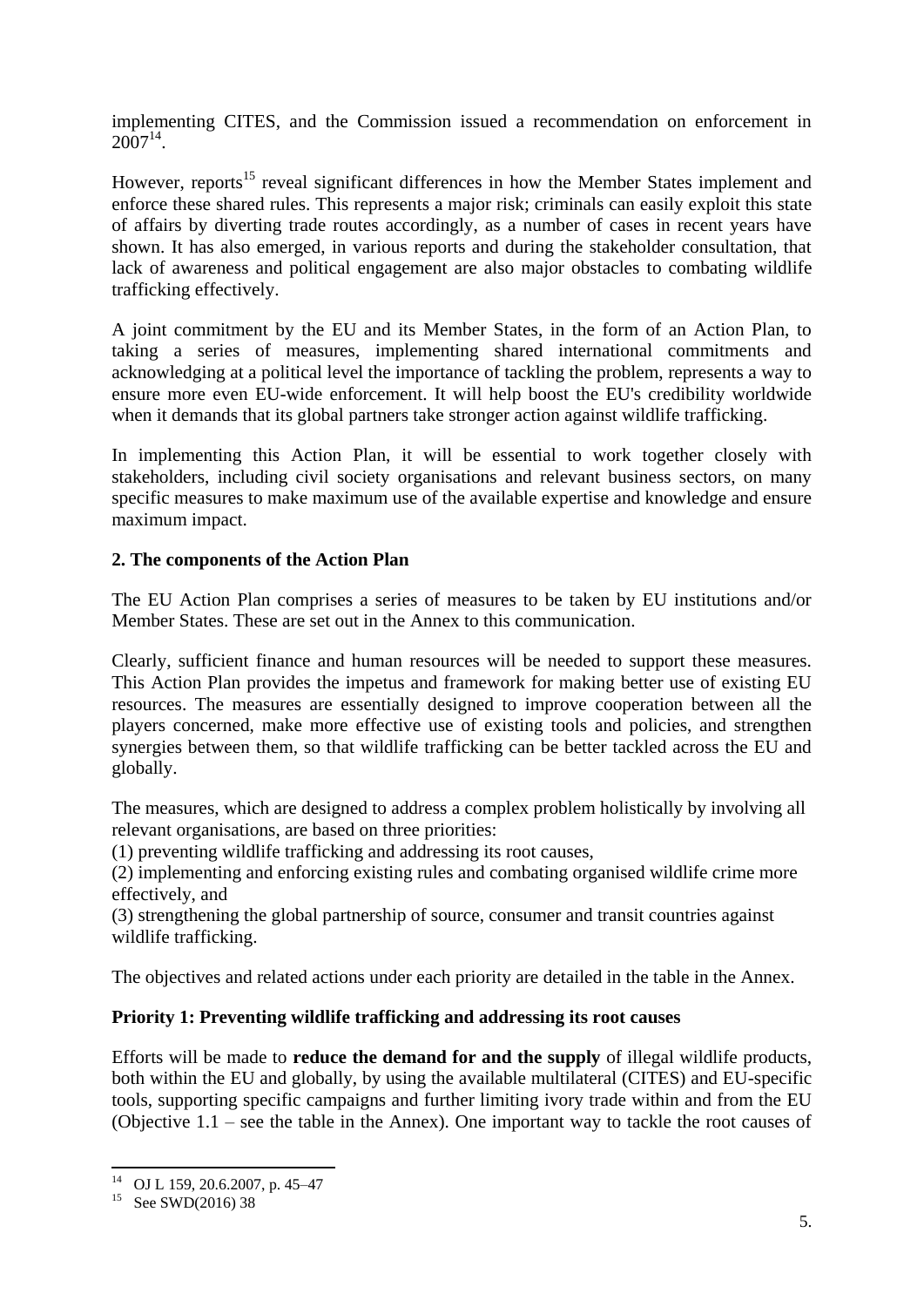wildlife trafficking is to ensure that **rural communities** in source countries are more engaged in wildlife conservation, and that they benefit more from it (Objective 1.2).

Engaging more actively with relevant **business sectors,** ranging from those active in wildlife trade or using wildlife products to those that provide services to the trade, is another focus area. This reflects EU commitment to the responsible management of global supply chains<sup>16</sup> (Objective 1.3). Finally, multilateral and bilateral measures will be taken to tackle **corruption,** a crucial enabling factor for wildlife trafficking throughout the enforcement chain (Objective 1.4).

#### **Priority 2: Implementing and enforcing existing rules and combating organised wildlife crime more effectively**

Although existing international and EU rules on the wildlife trade are appropriate overall, numerous studies and reports reveal<sup>17</sup> significant difficulties with implementing and enforcing them. This is particularly true of the relatively new phenomenon of organised wildlife crime. A review of shortcomings in implementation is to be conducted for all Member States, and strategies for tackling them are to be developed, to ensure that **existing rules are enforced more consistently** across the EU (Objective 2.1).

Setting enforcement priorities jointly and having Europol and Eurojust provide dedicated support for cross-border cases will help make **checks and enforcement more strategic** in nature. In line with the EU Agenda on Security, a review will be started in 2016 to assess whether the current EU legislative framework for tackling environmental crime, particularly organised wildlife crime, is fit for purpose.

The purpose of Objective 2.2 is to **boost the capacity** of all links in the enforcement chain and the judiciary to take effective action against wildlife trafficking in the EU. This requires national action to improve inter-agency cooperation and coordination, communication and data flow by sharing best practice at EU level. The knowledge base on wildlife trafficking cases needs to be improved, and training is essential.

**Fighting organised crime more effectively** (Objective 2.3) in the area of wildlife trafficking requires targeted awareness-raising amongst specialists on organised crime, cybercrime and money laundering. In addition, all Member States must implement the international commitments they have made, to ensure that their laws on organised crime cover wildlife trafficking and that appropriate penalties can be imposed for trafficking. Finally, **international cooperation on enforcement** is to be improved (Objective 2.4) through participation in international law enforcement operations, technical assistance and targeted financial support.

#### **Priority 3: Strengthening the global partnership of source, consumer and transit countries against wildlife trafficking**

Various measures will be taken to step up **funding** to support developing countries in their efforts to combat wildlife trafficking, make support more effective and use it more strategically. This will be done through comprehensive needs assessments and by coordinating support more effectively with other donors (Objective 3.1). To strengthen the

**.** 

<sup>&</sup>lt;sup>16</sup> See COM (2015) 497, Trade for all – towards a more responsible trade and investment policy

<sup>&</sup>lt;sup>17</sup> See SWD(2016) 38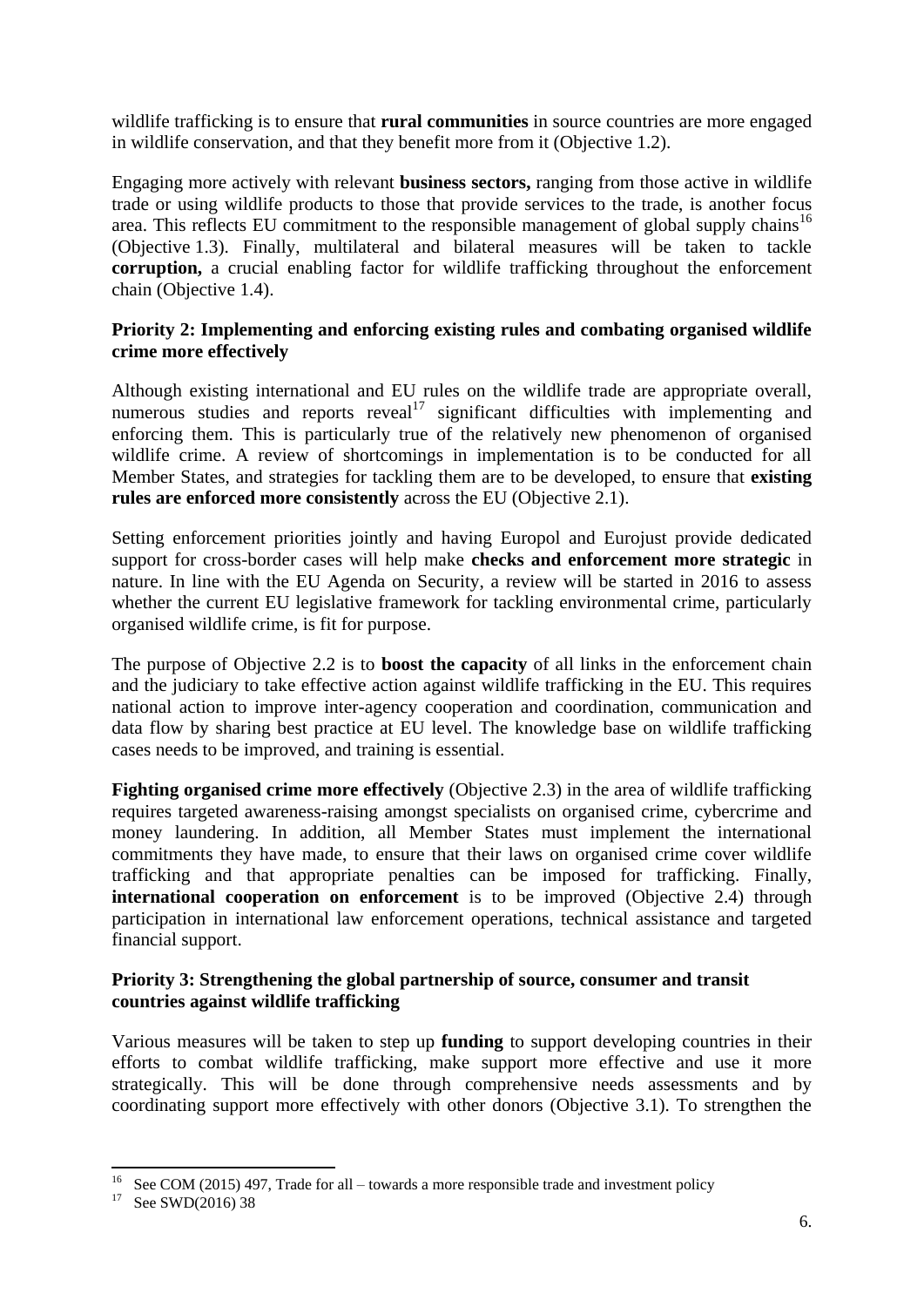global partnership against wildlife trafficking, the **diplomatic tools** of the EU and its Member States and other tools, notably EU trade policy, must be used more effectively in relations with key source, transit and consumer countries and relevant regional organisations (Objective 3.2).

Better tools must be developed to tackle the links between wildlife trafficking and **security** that exist in some regions (Objective 3.3). Finally, the existing **multilateral processes**, in international agreements and fora, must be used to keep the issue on the global agenda, maintain political commitment and monitor the implementation of commitments. The next CITES Conference of the Parties in September 2016 will be particularly important for this purpose (Objective 3.4).

#### **3. Monitoring and evaluation**

The Action Plan covers the five years from 2016 to 2020. The table in the Annex assigns each measure to an EU actor (the Commission services, the EEAS, Europol, Eurojust) and/or Member States and sets out a timeline for implementing them. The Commission services and the EEAS will establish a scoreboard to monitor implementation.

The EU Wildlife Trade Enforcement Group set up under Regulation (EC) 338/97 and consisting of representatives of EU Member States' enforcement authorities is to review progress twice a year. The Commission will report to the Council and the European Parliament by July 2018 on progress in implementing the Action Plan, and on whether its priorities and objectives are appropriate and relevant. Progress made and the success of the Action Plan in curbing wildlife trafficking will be evaluated in 2020. On that basis, the Commission will consider what further action is needed.

An Inter-Service Group within the Commission will coordinate activities across the areas concerned and ensure that all relevant Commission services and the EEAS perform their allotted tasks.

#### **4. Links with other EU initiatives and policies**

The Action Plan will supersede Commission Recommendation No 2007/425/EC identifying a set of actions for the enforcement of Regulation (EC) No 338/97 on the protection of species of wild fauna and flora by regulating trade therein.

The Action Plan will be implemented in such a way as to ensure consistency with existing EU policies with a bearing on the illegal trade in natural resources. These include the EU Action Plan on Forest Law Enforcement, Governance and Trade (FLEGT);the EU policy against Illegal, Unreported and Unregulated (IUU) fishing; and EU initiatives against trafficking in waste, drugs, counterfeit goods, firearms or human beings, money laundering and illicit financial flows.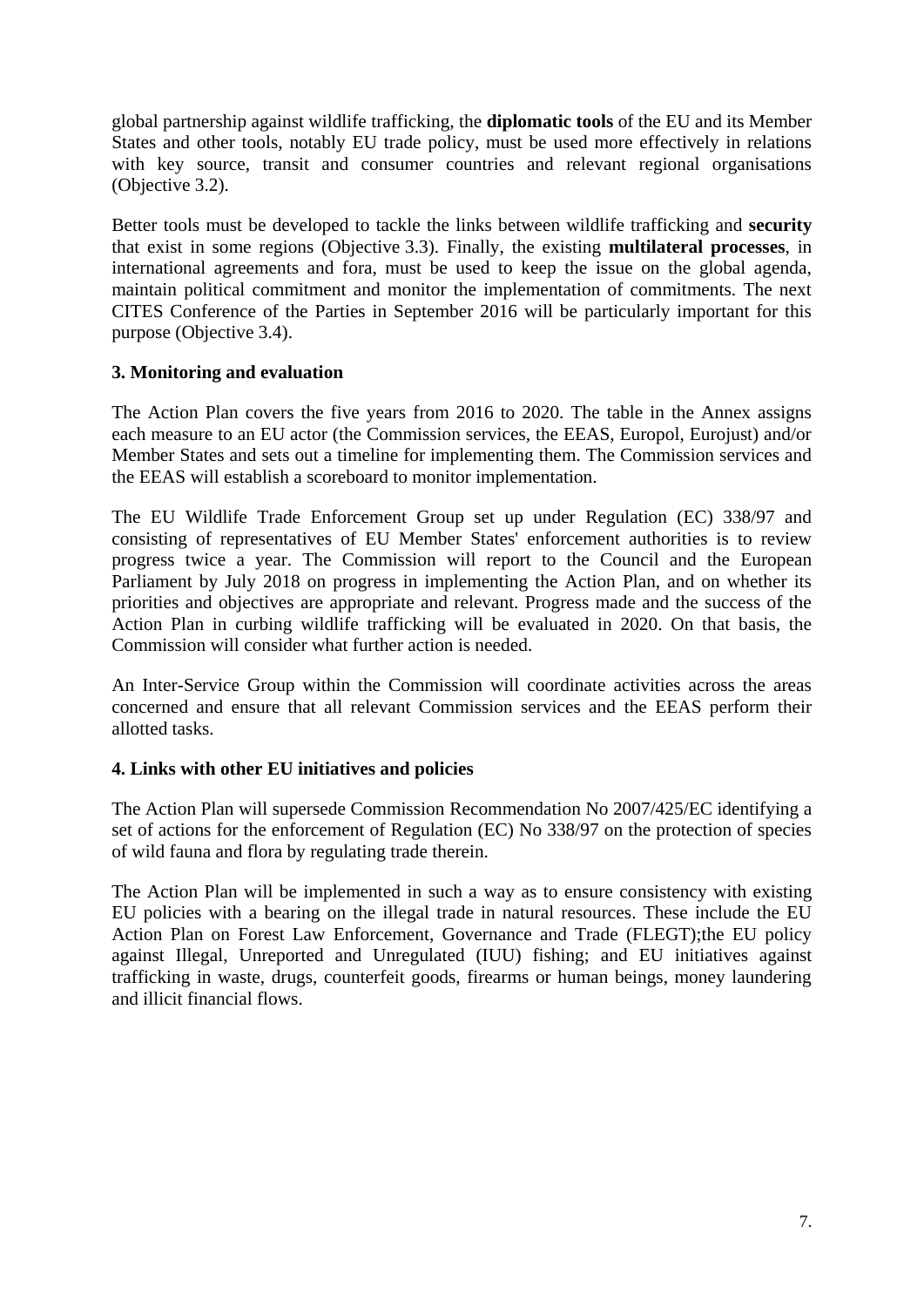#### **ANNEX – Table of actions**

 $\overline{a}$ 

# **Priority I – Preventing wildlife trafficking and addressing its root causes**

|                                                                                    | <b>Actions</b>                                                                                                                                                  | <b>Responsi</b>                  | <b>Expected results</b>                                                                                                                                                                                                                | <b>Timeline</b>                                                 |
|------------------------------------------------------------------------------------|-----------------------------------------------------------------------------------------------------------------------------------------------------------------|----------------------------------|----------------------------------------------------------------------------------------------------------------------------------------------------------------------------------------------------------------------------------------|-----------------------------------------------------------------|
| Objective 1.1<br><b>Reduce the demand</b><br>for and supply of<br>illegal wildlife | . Increase support for awareness-<br>raising and targeted demand<br>reduction campaigns in the EU<br>and worldwide                                              | ble<br>COM/<br>$HRVP^{18}$<br>MS | Action taken and funding provided to raise awareness and<br>reduce demand for illegal wildlife products in important non-<br>EU countries and within the EU, notably for species illegally<br>traded in large numbers within the EU    | Continuous,<br>with first<br>milestone at<br>the end of<br>2016 |
| products                                                                           |                                                                                                                                                                 | COM/<br><b>MS</b>                | Existing awareness-raising tools and materials shared among<br>the Member States                                                                                                                                                       | End of 2016                                                     |
|                                                                                    | 2. Further limit trade in ivory<br>within and from the EU                                                                                                       | <b>COM</b>                       | Commission guidelines issued to ensure uniform<br>interpretation of EU rules with the aim to suspend the export<br>of raw pre-Convention ivory and guarantee that only legal<br>ancient ivory items are traded in the EU               | End of 2016                                                     |
|                                                                                    |                                                                                                                                                                 | <b>MS</b>                        | Member States do not issue export and re-export documents<br>for raw pre-Convention ivory<br>Member States only issue intra-EU trade certificates for<br>ancient ivory items on the basis of the criteria defined in the<br>guidelines | Continuous<br>with first<br>milestone at<br>the end of<br>2016  |
|                                                                                    | 3. Reduce or ban unsustainable<br>imports into the EU of<br>endangered species by proposing<br>their listing in CITES Appendices<br>(e.g. rare reptile species) | <b>COM</b>                       | New listing proposals submitted for consideration by<br>Conferences of the Parties (CoPs) of CITES                                                                                                                                     | Continuous,<br>with first<br>milestone in<br>April 2016         |

<sup>&</sup>lt;sup>18</sup> High Representative of the Union for Foreign Affairs & Security Policy / Vice-President of the European Commission.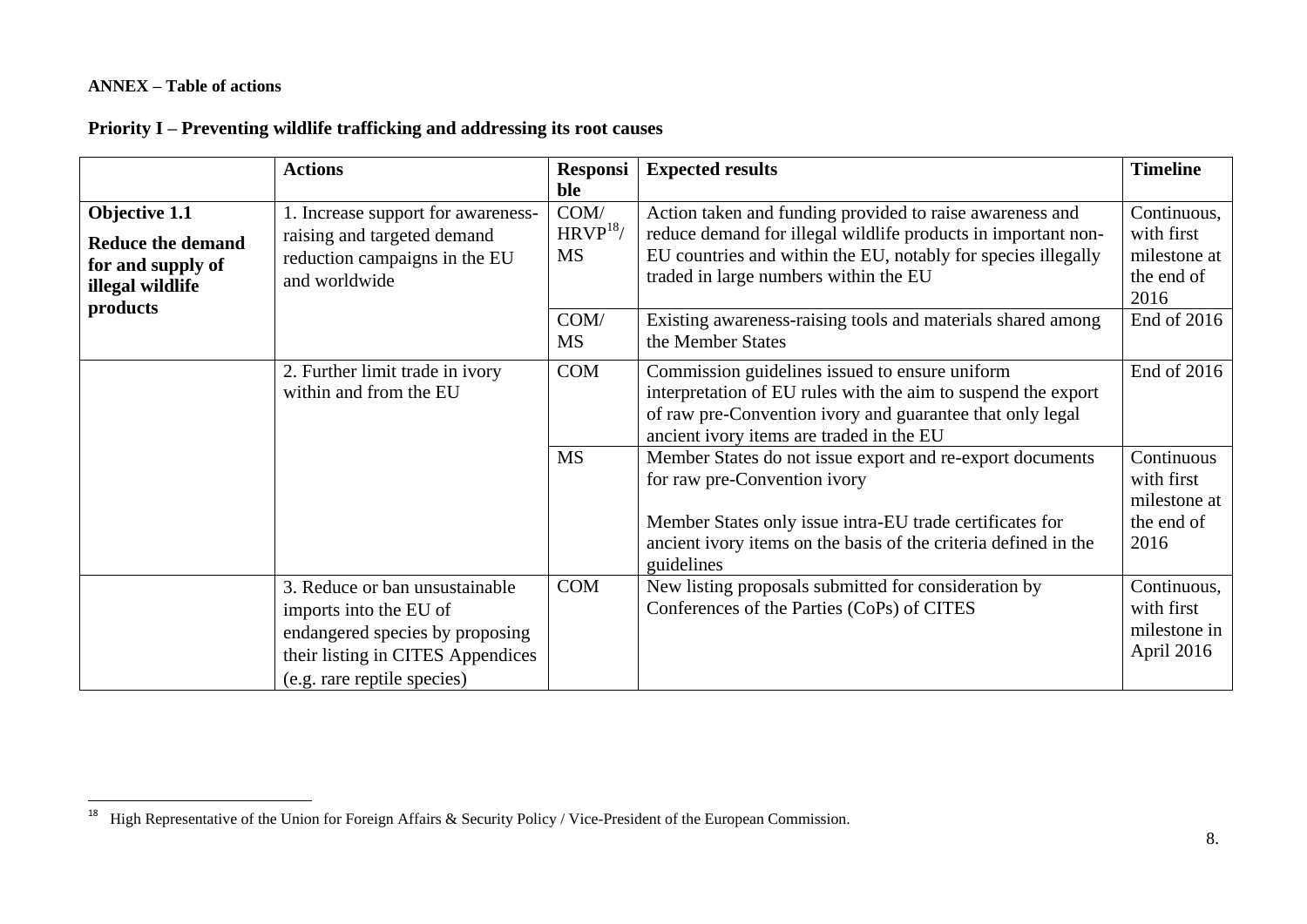|                                                                                                                                             | <b>Actions</b>                                                                                                                                              | <b>Responsi</b><br>ble          | <b>Expected results</b>                                                                                                                                                                                                                                | <b>Timeline</b>                                                 |
|---------------------------------------------------------------------------------------------------------------------------------------------|-------------------------------------------------------------------------------------------------------------------------------------------------------------|---------------------------------|--------------------------------------------------------------------------------------------------------------------------------------------------------------------------------------------------------------------------------------------------------|-----------------------------------------------------------------|
| Objective 1.2<br><b>Ensure that rural</b><br>communities in source<br>countries are engaged<br>in and benefit from<br>wildlife conservation | 4. Strengthen engagement of rural<br>communities in the management<br>and conservation of wildlife                                                          | COM/<br><b>MS</b>               | The need for proper engagement of rural communities in the<br>design and implementation of measures against wildlife<br>trafficking is made a priority in relevant EU and Member<br>States policies and funding                                        | Continuous,<br>with first<br>milestone at<br>the end of<br>2016 |
|                                                                                                                                             | 5. Support the development of<br>sustainable and alternative<br>livelihoods for communities<br>living in and adjacent to wildlife<br>habitats               | COM/<br>HRVP/<br><b>MS</b>      | Support to sustainable economic activities benefiting rural<br>communities living in and adjacent to wildlife habitats is<br>prioritised in EU and Member States' policies on funding<br>support for rural areas in source countries                   | Continuous,<br>with first<br>milestone at<br>the end of<br>2016 |
| Objective 1.3<br><b>Increase business</b><br>sector engagement in                                                                           | 6. Raise awareness of business<br>sectors trading in wildlife<br>products within/from the EU or<br>facilitating such trade                                  | <b>COM</b>                      | Main players in wildlife trade related business sectors<br>identified at EU level and regular communication channels on<br>wildlife trade issues set up between them and the Commission                                                                | End of 2016                                                     |
| efforts to combat<br>wildlife trafficking<br>and encourage<br>sustainable sourcing<br>of wildlife products                                  |                                                                                                                                                             | <b>COM</b>                      | Sessions of the EU Wildlife Trade Enforcement Group<br>organised with business players to discuss specific issues (e.g.<br>Traditional Chinese Medicine, exotic pets, luxury industry,<br>hunting tourism, transport, courier companies, online trade) | Continuous,<br>with first<br>milestone at<br>the end of<br>2016 |
|                                                                                                                                             | 7. Support private-sector<br>initiatives to curb the illegal<br>wildlife trade and encourage<br>sustainable sourcing of wildlife<br>products in/from the EU | COM/<br><b>MS</b>               | Existing private-led initiatives and private-public partnerships<br>supported and best practice shared to encourage new<br>initiatives                                                                                                                 | End of 2017                                                     |
| Objective 1.4<br><b>Tackle corruption</b><br>associated with<br>wildlife trafficking                                                        | 8. Support initiatives to fight the<br>corruption associated with<br>wildlife trafficking at national,<br>regional and international levels                 | $\overline{COM}$<br><b>HRVP</b> | Wildlife trafficking included in EU policy and tools against<br>corruption (notably as part of dialogues with key third<br>countries receiving budgetary support)                                                                                      | Continuous,<br>with first<br>milestone at<br>the end of<br>2016 |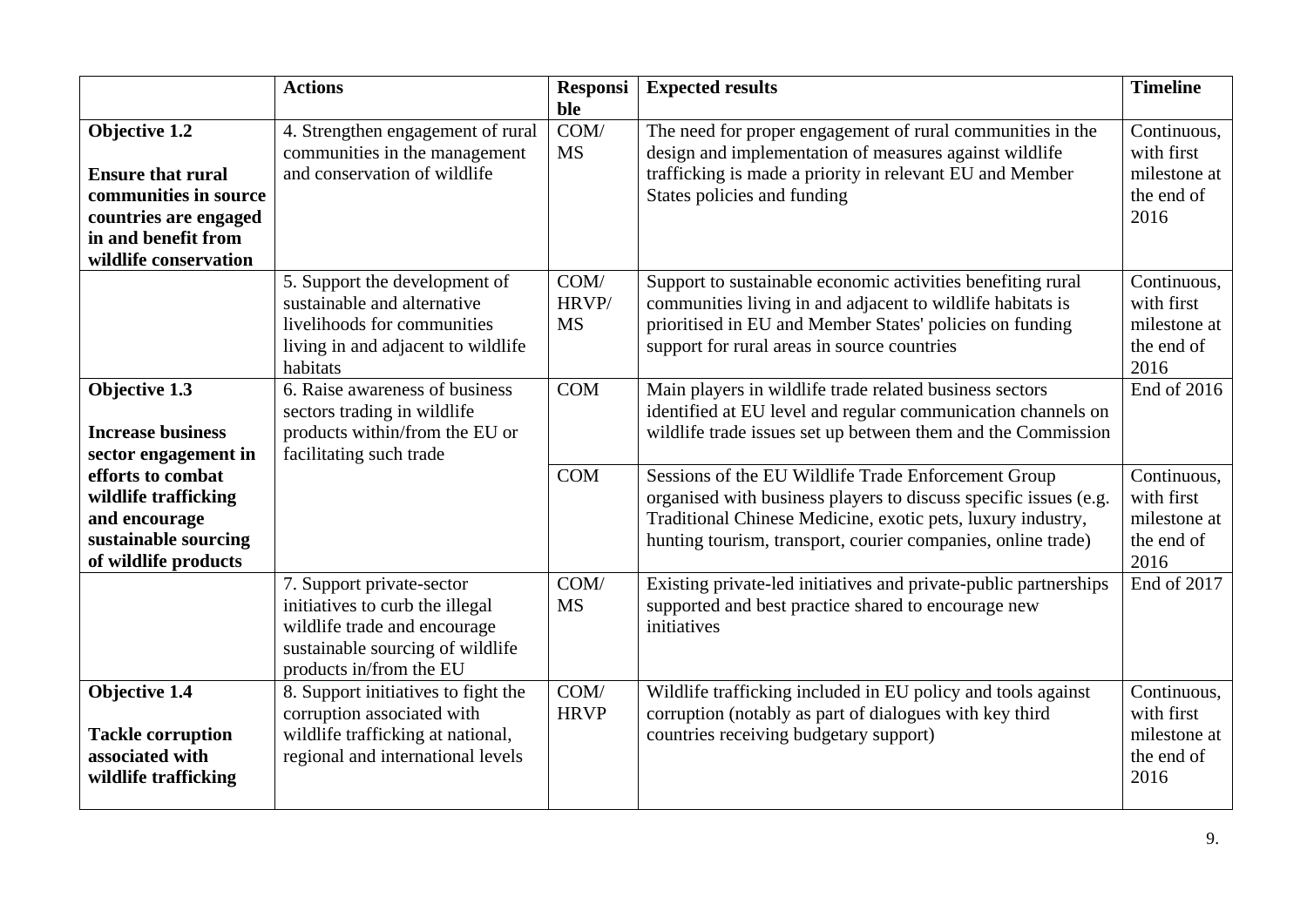| <b>Actions</b> | <b>Responsi</b>   | <b>Expected results</b>                                                                             | <b>Timeline</b> |
|----------------|-------------------|-----------------------------------------------------------------------------------------------------|-----------------|
|                | ble               |                                                                                                     |                 |
|                | COM/              | Issue addressed in bilateral meetings with key partner                                              | Continuous,     |
|                | HRVP/             | countries and in relevant multilateral fora, including G7, G20,                                     | with first      |
|                | <b>MS</b>         | UN Convention against Corruption                                                                    | milestone at    |
|                |                   |                                                                                                     | the end of      |
|                |                   |                                                                                                     | 2016            |
|                | COM/<br><b>MS</b> | Relevant resolution proposal submitted for consideration by<br>CITES 17th Conference of the Parties | April 2016      |

# **Priority 2 – Making implementation and enforcement of existing rules and the fight against organised wildlife crime more effective**

|                              | <b>Actions</b>                   | <b>Responsi</b> | <b>Expected results</b>                                        | <b>Timeline</b> |
|------------------------------|----------------------------------|-----------------|----------------------------------------------------------------|-----------------|
|                              |                                  | ble             |                                                                |                 |
| <b>Objective 2.1: Ensure</b> | 9. Develop strategies to improve | <b>COM</b>      | Shortcomings in implementing EU wildlife trade regulations     | End 2016        |
| more even                    | compliance with EU wildlife      |                 | in each Member State assessed by the Commission and            |                 |
| implementation of EU         | legislation at national level    |                 | recommendations put forward on how to improve these            |                 |
| rules on the wildlife        |                                  |                 | shortcomings                                                   |                 |
| trade and develop a          |                                  | <b>MS</b>       | Recommendations implemented in the Member States               | 2017            |
| more strategic               |                                  | <b>COM</b>      | Implementation of EU rules on importing hunting trophies in    | Continuous      |
| approach to checks           |                                  |                 | the EU proactively monitored, to ensure that such trophies are | with first      |
| and the enforcement          |                                  |                 | of legal and sustainable origin                                | milestone at    |
| of rules against             |                                  |                 |                                                                | the end of      |
| wildlife trafficking at      |                                  |                 |                                                                | 2016            |
| <b>EU</b> level              |                                  |                 |                                                                |                 |
|                              | 10. Improve rate of detection of | <b>MS</b>       | In addition to the checks at border-crossing points required   | Continuous      |
|                              | illegal activities               |                 | under Regulation (EC) No 338/97, in-country compliance         | with first      |
|                              |                                  |                 | monitoring and enforcement ensured, in particular through      | milestone at    |
|                              |                                  |                 | regular checks on traders and holders such as pet shops,       | the end of      |
|                              |                                  |                 | breeders and nurseries                                         | 2016            |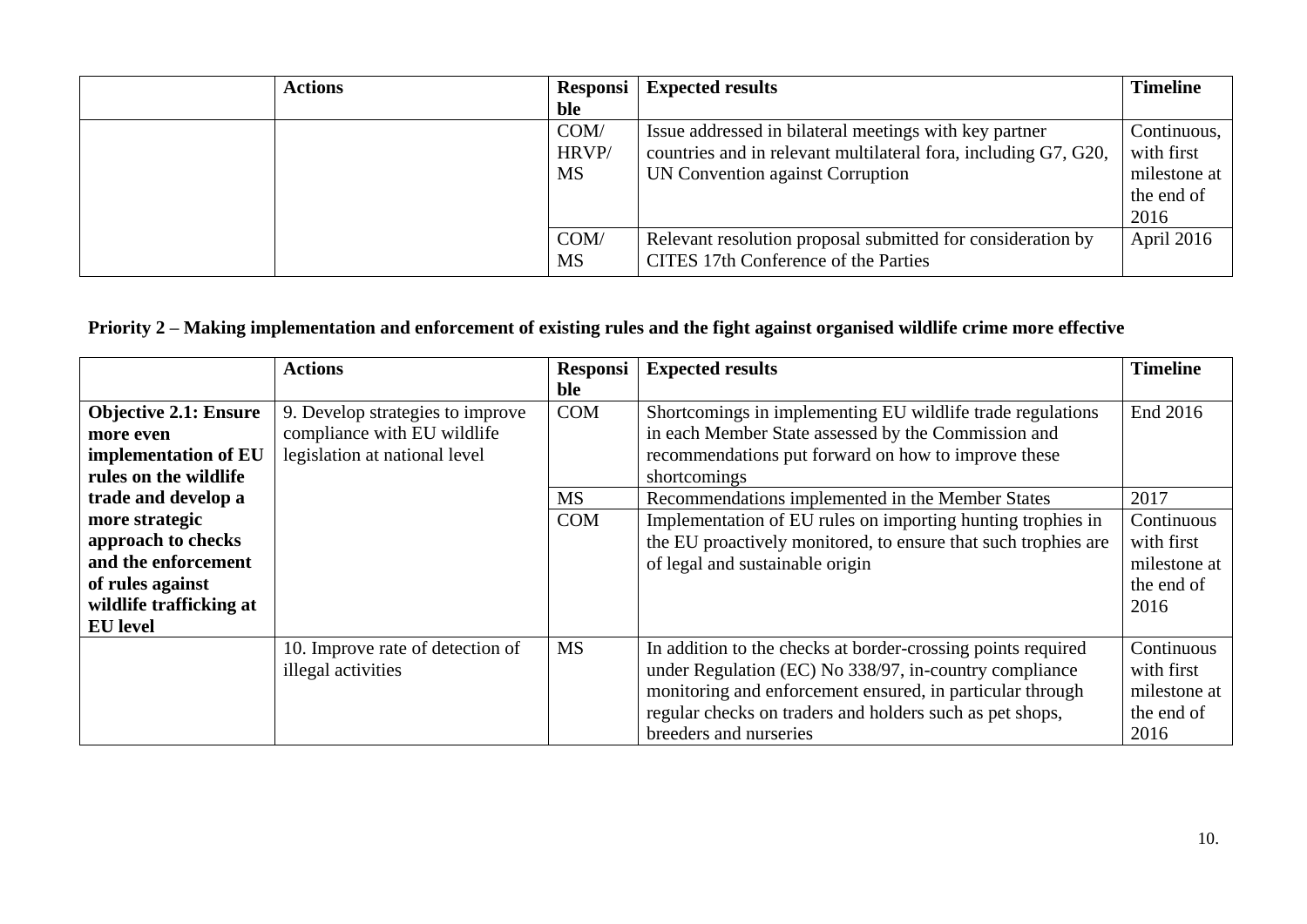| <b>Actions</b>                                                                                                                      | <b>Responsi</b><br>ble        | <b>Expected results</b>                                                                                                                                                                          | <b>Timeline</b>                                                |
|-------------------------------------------------------------------------------------------------------------------------------------|-------------------------------|--------------------------------------------------------------------------------------------------------------------------------------------------------------------------------------------------|----------------------------------------------------------------|
| 11. Step up efforts to ensure<br>implementation of the EU<br>roadmap towards eliminating the<br>illegal killing, trapping and trade | <b>COM</b>                    | Funding provided for the Intergovernmental Task Force on<br>the illegal killing of birds in the Mediterranean established<br>under the Convention on Migratory Species and first meeting<br>held | Mid-2016                                                       |
| of birds (also relevant under<br>Priority 1)                                                                                        | COM/<br><b>MS</b>             | Action taken to improve national monitoring and enforcement<br>of compliance                                                                                                                     | Continuous<br>with first<br>milestone at<br>the end of<br>2016 |
| 12. Define and assess priority<br>risks regularly                                                                                   | <b>MS</b>                     | Enforcement priorities as regards target species and products<br>(such as eels, ivory, rhino horns, live reptiles and birds), trade<br>routes and smuggling methods defined at national level    | Continuous<br>with first<br>milestone at<br>the end of<br>2016 |
|                                                                                                                                     | COM/<br>Europol/<br><b>MS</b> | Based on common risk-based assessment of EU-wide<br>priorities agreed at the EU Wildlife Trade Enforcement<br>Group, in cooperation with Europol                                                 | Continuous<br>with first<br>milestone at<br>the end of<br>2016 |
| 13. Improve cooperation among<br>Member States on cases of cross-<br>border wildlife trafficking                                    | COM/<br>Europol/<br>Eurojust  | Sufficient resources earmarked in Europol and Eurojust for<br>work on wildlife trafficking                                                                                                       | Continuous<br>with first<br>milestone at<br>the end of<br>2016 |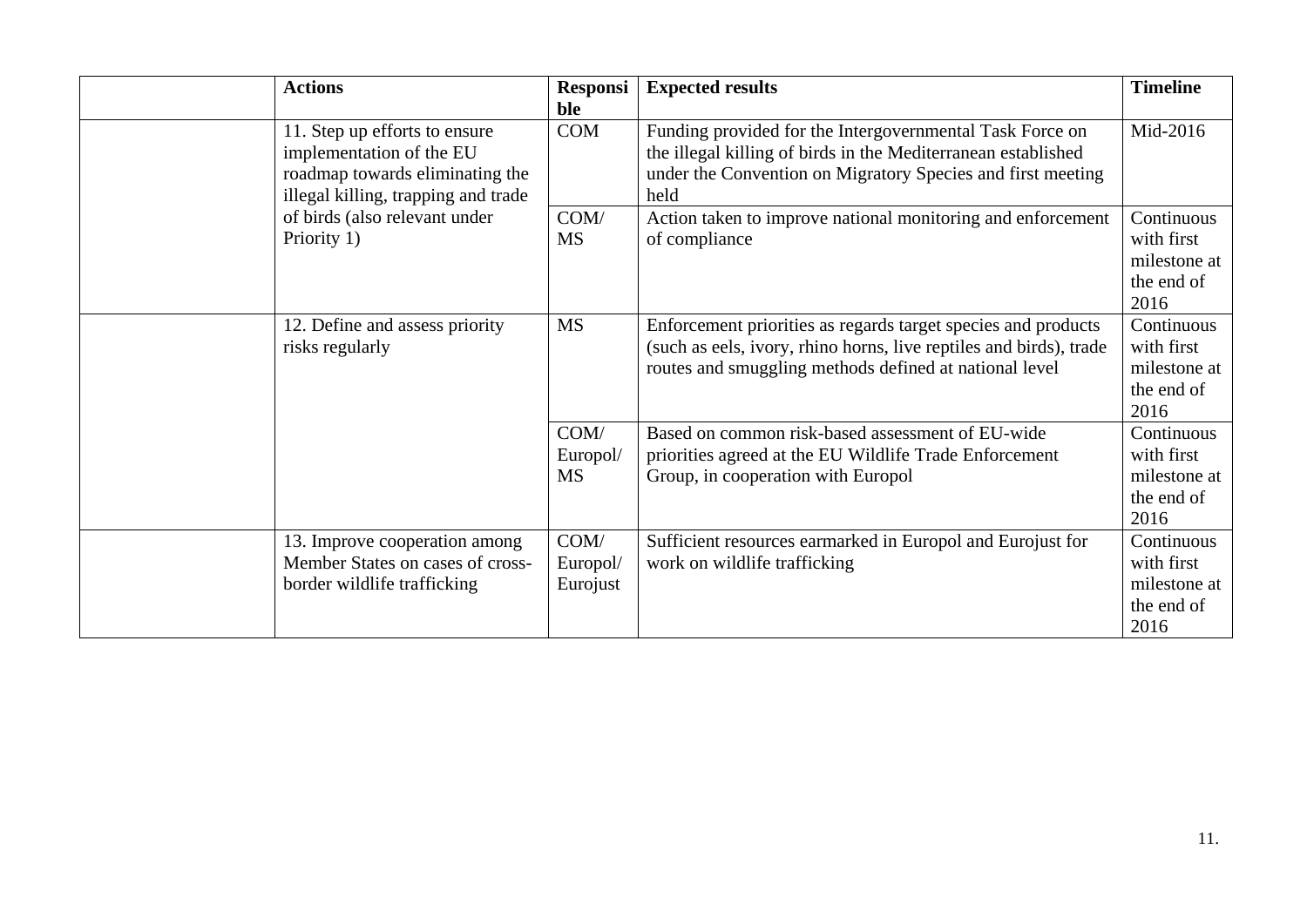|                                                                                                                                           | <b>Actions</b>                                                                                                                                   | <b>Responsi</b><br>ble             | <b>Expected results</b>                                                                                                                                                                                                                                                                                                                                                                 | <b>Timeline</b>                                                |
|-------------------------------------------------------------------------------------------------------------------------------------------|--------------------------------------------------------------------------------------------------------------------------------------------------|------------------------------------|-----------------------------------------------------------------------------------------------------------------------------------------------------------------------------------------------------------------------------------------------------------------------------------------------------------------------------------------------------------------------------------------|----------------------------------------------------------------|
|                                                                                                                                           |                                                                                                                                                  | Europol/<br>Eurojust/<br><b>MS</b> | Regular joint operations involving cross-border cooperation<br>carried out by EU Member States (facilitated by Europol)                                                                                                                                                                                                                                                                 | Continuous<br>with first<br>milestone at<br>the end of<br>2016 |
|                                                                                                                                           |                                                                                                                                                  | Europol/<br>Eurojust/<br><b>MS</b> | Joint Investigation Teams involving Europol and/or Eurojust<br>set up                                                                                                                                                                                                                                                                                                                   | Continuous<br>with first<br>milestone at<br>the end of<br>2016 |
|                                                                                                                                           | 14. Review the EU policy and<br>legislative framework on<br>environmental crime in line with<br>the European Agenda on Security                  | <b>COM</b>                         | Effectiveness of Directive 2008/99 reviewed, including<br>concerning the criminal sanctions applicable to wildlife<br>trafficking throughout the EU                                                                                                                                                                                                                                     | 2016                                                           |
| Objective 2.2:<br>Increase capacity to<br>combat wildlife<br>trafficking of all parts<br>of the enforcement<br>chain and the<br>judiciary | 15. Improve cooperation,<br>coordination, communication and<br>data flow between the<br>enforcement agencies responsible<br>in the Member States | <b>MS</b>                          | A coordination mechanism (such as an inter-agency task force<br>and/or Memorandum of Understanding) between the relevant<br>agencies (customs, inspection services, police, CITES<br>management and enforcement authorities) is put in place in<br>each Member State, and all the authorities with responsibility<br>in this area have access to the relevant communication<br>channels | Mid-2017                                                       |
|                                                                                                                                           |                                                                                                                                                  | <b>MS</b>                          | Options for data exchange between the authorities responsible<br>in this field under national legislation reviewed by Member<br><b>States</b>                                                                                                                                                                                                                                           | Mid-2017                                                       |
|                                                                                                                                           |                                                                                                                                                  | COM/<br><b>MS</b>                  | Best practice for inter-agency cooperation and the effective<br>monitoring and enforcement of compliance in the MS is<br>collected and shared at EU level through the EU Wildlife<br><b>Trade Enforcement Group</b>                                                                                                                                                                     | Continuous<br>with first<br>milestone at<br>the end of<br>2016 |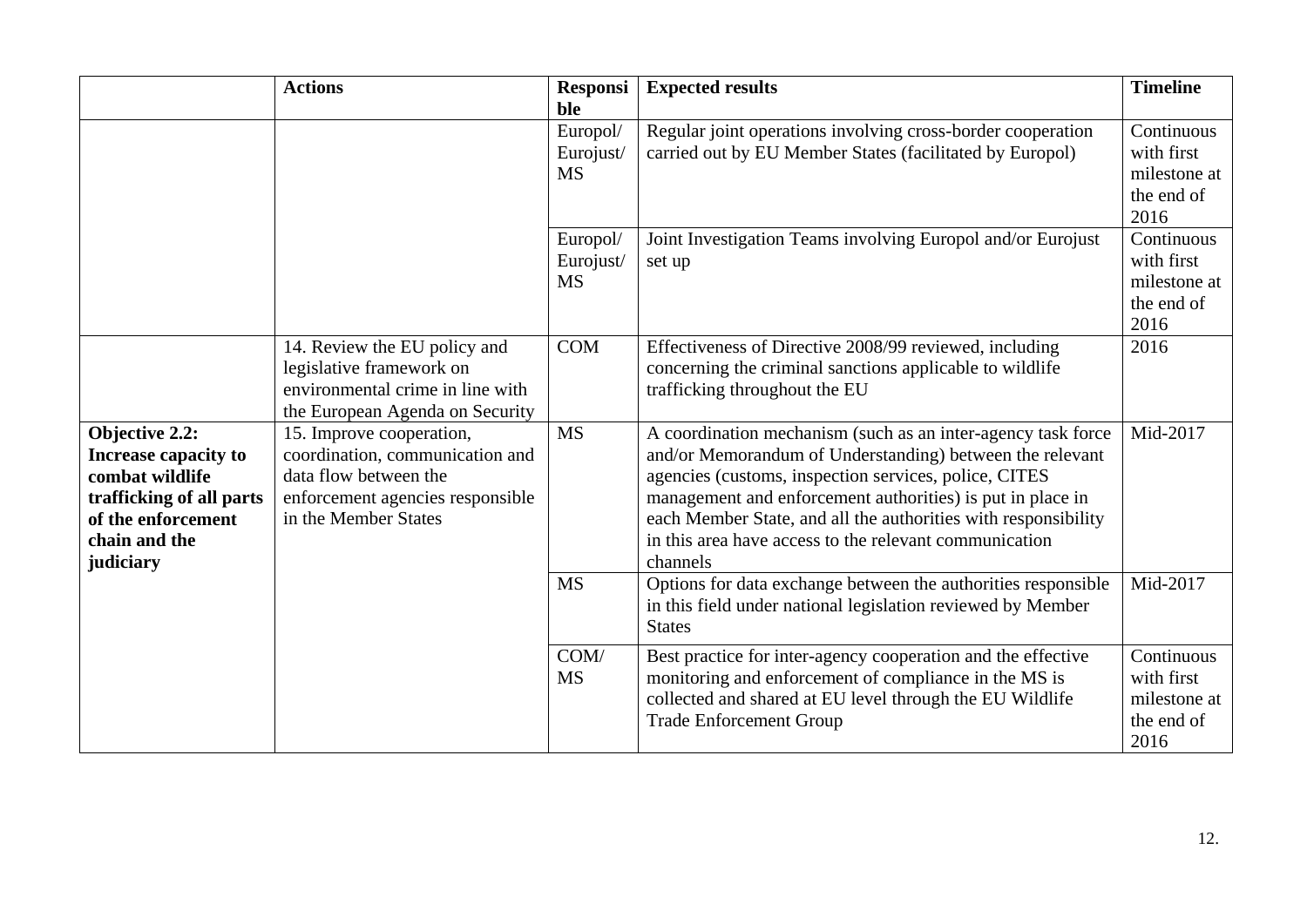| <b>Actions</b>                                                                                                                       | <b>Responsi</b><br>ble | <b>Expected results</b>                                                                                                                                                                                                                                                                                                                                     | <b>Timeline</b>                                                |
|--------------------------------------------------------------------------------------------------------------------------------------|------------------------|-------------------------------------------------------------------------------------------------------------------------------------------------------------------------------------------------------------------------------------------------------------------------------------------------------------------------------------------------------------|----------------------------------------------------------------|
| 16. Improve knowledge base on<br>checks, investigations,<br>prosecutions and judicial<br>proceedings against wildlife<br>trafficking | <b>MS</b>              | More systematic provision by Member States to the<br>Commission of relevant qualitative and statistical data,<br>including data on checks, investigations, seizures, prosecution<br>cases and judgments, including the penalties imposed, and<br>systematic information to Europol about all cases with<br>organised crime and/or cross-border implications | Continuous<br>with first<br>milestone at<br>the end of<br>2016 |
|                                                                                                                                      | COM/<br><b>MS</b>      | Data collection methodology in the field of wildlife<br>trafficking streamlined throughout the EU and awareness<br>raised in relevant expert groups on crime statistics                                                                                                                                                                                     | Continuous<br>with first<br>milestone at<br>the end of<br>2016 |
|                                                                                                                                      | COM/<br><b>ENPE</b>    | Database containing case law on wildlife trafficking from<br>Member States established at ENPE <sup>19</sup> to facilitate knowledge-<br>sharing                                                                                                                                                                                                            | Mid-2017                                                       |
| 17. Step up training for all parts<br>of the enforcement chain,<br>including joint training activities                               | <b>COM</b>             | Training on wildlife trafficking is included in the programme<br>of EU training institutions such as CEPOL, ERA and others                                                                                                                                                                                                                                  | Continuous<br>with first<br>milestone at<br>the end of<br>2016 |
|                                                                                                                                      | COM/<br><b>MS</b>      | Existing training material is compiled and shared within the<br><b>EU</b>                                                                                                                                                                                                                                                                                   | End of 2016                                                    |
|                                                                                                                                      | <b>COM</b>             | Training against wildlife trafficking eligible for funding<br>support under the various relevant EU financial instruments<br>(LIFE, Internal Security Fund, etc.)                                                                                                                                                                                           | Continuous<br>with first<br>milestone at<br>the end of<br>2016 |
|                                                                                                                                      | <b>MS</b>              | Training is regularly given in Member States for the entire<br>enforcement/judiciary chain, including joint training sessions<br>bringing together relevant enforcement agencies, prosecutors                                                                                                                                                               | Continuous<br>with first<br>milestone at                       |

 $\overline{\phantom{a}}$ <sup>19</sup> European Network of Prosecutors for the Environment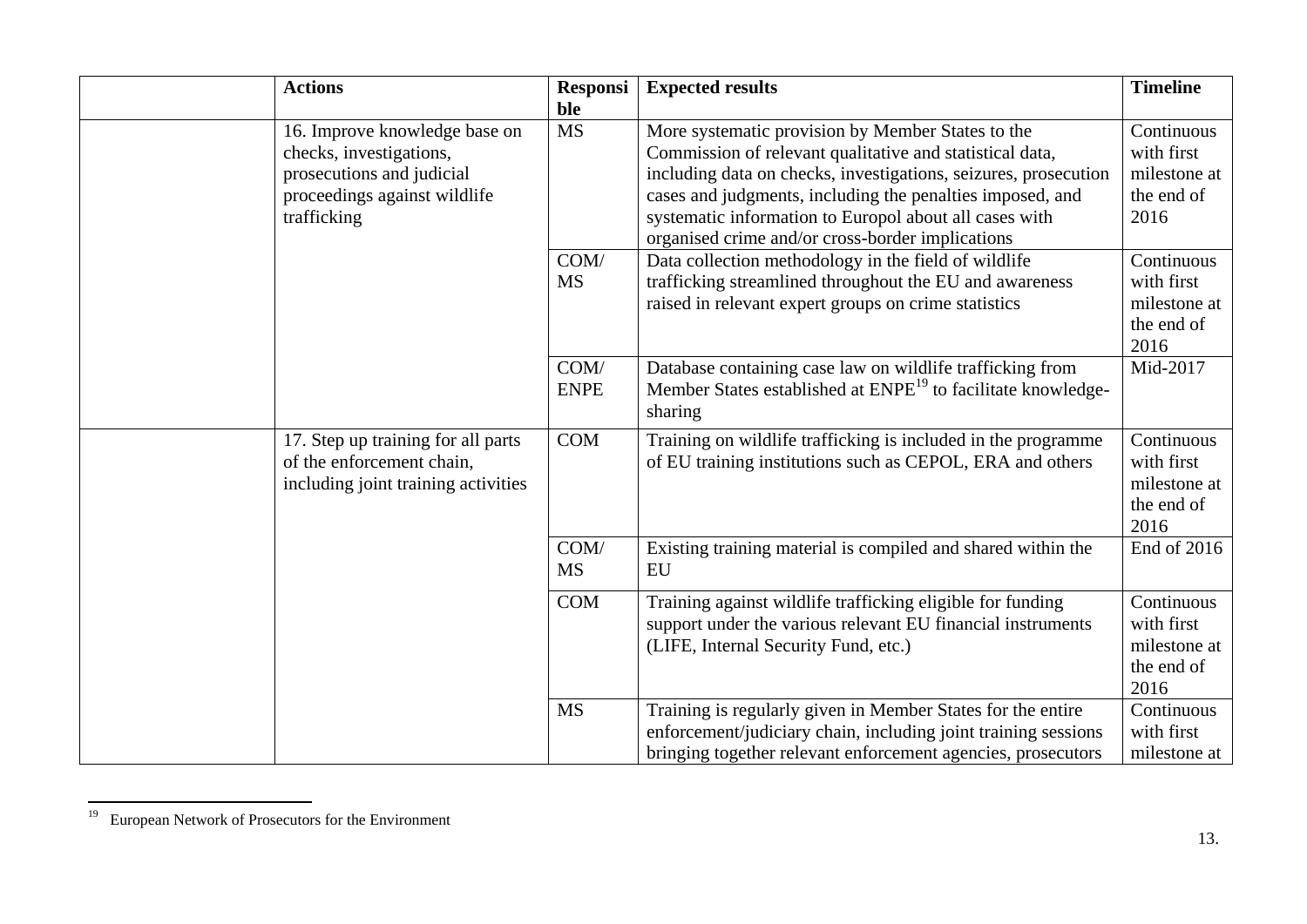|                                                                             | <b>Actions</b>                                                                                                                                                                | <b>Responsi</b><br>ble | <b>Expected results</b>                                                                                                                                                                                                                          | <b>Timeline</b>                                                       |
|-----------------------------------------------------------------------------|-------------------------------------------------------------------------------------------------------------------------------------------------------------------------------|------------------------|--------------------------------------------------------------------------------------------------------------------------------------------------------------------------------------------------------------------------------------------------|-----------------------------------------------------------------------|
|                                                                             |                                                                                                                                                                               |                        | and judges                                                                                                                                                                                                                                       | the end of<br>2016                                                    |
|                                                                             | 18. Strengthen or, where<br>applicable, establish practitioner                                                                                                                | <b>MS</b>              | Establishment of relevant national networks supported in each<br><b>Member State</b>                                                                                                                                                             | Mid-2017                                                              |
|                                                                             | networks at national and regional<br>level, and improve cooperation<br>between them                                                                                           | COM                    | Joint meetings of relevant EU networks <sup>20</sup> organised                                                                                                                                                                                   | Continuous<br>with first<br>milestone at<br>the end of<br>2016        |
|                                                                             | 19. Improve care of seized or<br>confiscated live animals or plants                                                                                                           | <b>MS</b>              | Facilities are available in all Member States for temporary<br>care of seized or confiscated live specimens, and mechanisms<br>are in place for long-term rehoming, where necessary.<br>Assistance is provided to other Member States.           | Continuous<br>with first<br>milestone at<br>the end of<br>2016        |
| <b>Objective 2.3: Fight</b><br>organised wildlife<br>crime more effectively | 20. Regularly assess the threat<br>posed by organised wildlife<br>trafficking in the EU                                                                                       | Europol                | Serious and Organised Crime Threat Assessments (SOCTAs)<br>include assessment of wildlife trafficking threat, based on data<br>and, where possible, national threat assessments provided by<br><b>Member States</b>                              | Continuous<br>with first<br>milestone in<br>the first half<br>of 2017 |
|                                                                             | 21. Boost capacity of relevant<br>experts to tackle the links of<br>wildlife trafficking with organised<br>crime, including cybercrime and<br>related illicit financial flows | COM/<br><b>MS</b>      | Awareness-raising activities conducted in relevant fora<br>(REFCO Network of Prosecutors specialised on organised<br>crime, national organised crime, cybercrime and financial<br>investigation units)                                           | Continuous<br>with first<br>milestone at<br>the end of<br>2016        |
|                                                                             |                                                                                                                                                                               | <b>MS</b>              | Capacity built to tackle online wildlife trafficking within<br>competent units and ensured that channels exist to trigger<br>assistance from units specialised in cybercrime in specific<br>cases (e.g. darkweb investigations, abuse of virtual | Continuous<br>with first<br>milestone at<br>the end of                |

 $20\,$ <sup>20</sup> Such as EU Wildlife Trade Enforcement Group, European Network of Prosecutors for the Environment ENPE, European Forum of Judges for the Environment EUFJE, IMPEL, Project Group for the Coordination of activities on the protection of Health, Cultural Heritage and the Environment PARCS, EnviCrimeNet.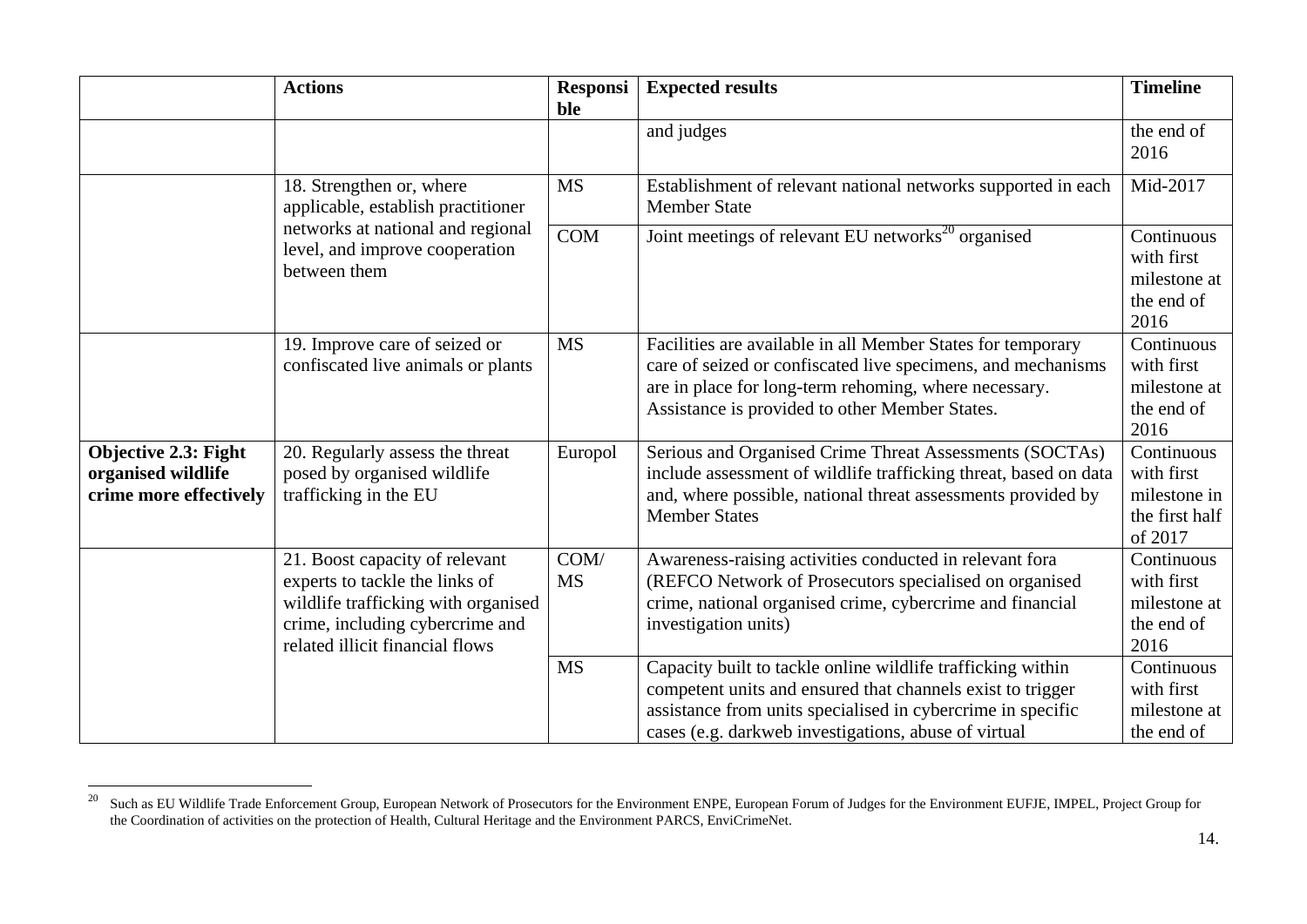| <b>Actions</b>                                                                                                                                                                                                                                                                                                                                  | Responsi<br>ble   | <b>Expected results</b>                                                                                                        | <b>Timeline</b>                                                |
|-------------------------------------------------------------------------------------------------------------------------------------------------------------------------------------------------------------------------------------------------------------------------------------------------------------------------------------------------|-------------------|--------------------------------------------------------------------------------------------------------------------------------|----------------------------------------------------------------|
|                                                                                                                                                                                                                                                                                                                                                 |                   | currencies).                                                                                                                   | 2016                                                           |
|                                                                                                                                                                                                                                                                                                                                                 | COM/<br><b>MS</b> | Issue put on the agenda of the $FATF^{21}$ , of $CARIN^{22}$ and of the<br><b>Egmont Group of Financial Intelligence Units</b> | End of 2016                                                    |
|                                                                                                                                                                                                                                                                                                                                                 | COM/<br><b>MS</b> | FATF requested to prepare guidance on links between money<br>laundering and wildlife trafficking                               | End of 2016                                                    |
|                                                                                                                                                                                                                                                                                                                                                 | <b>MS</b>         | Training on investigations into illicit financial flows related to<br>wildlife trafficking organised                           | Continuous<br>with first<br>milestone at<br>the end of<br>2016 |
| 22. Member States ensure, in line<br>with international commitments<br>made, that organised wildlife<br>trafficking constitutes throughout<br>the EU a serious crime under the<br><b>UN Convention against</b><br><b>Transnational Organized Crime,</b><br>i.e. that it is punishable by<br>imprisonment of a maximum of at<br>least four years | <b>MS</b>         | Relevant national legislation reviewed, and where necessary<br>amended                                                         | End of 2017                                                    |
| 23. Member States review, in line<br>with UNGA Resolution, national<br>legislation on money laundering<br>to ensure that offences connected<br>to wildlife trafficking can be<br>treated as predicate offences and<br>are actionable under domestic<br>proceeds of crime legislation                                                            | <b>MS</b>         | Relevant national legislation reviewed, and where necessary<br>amended                                                         | End of 2017                                                    |

 $\overline{a}$ 

 $21$  Financial Action Task Force

<sup>&</sup>lt;sup>22</sup> Camden Assets Recovery Interagency Network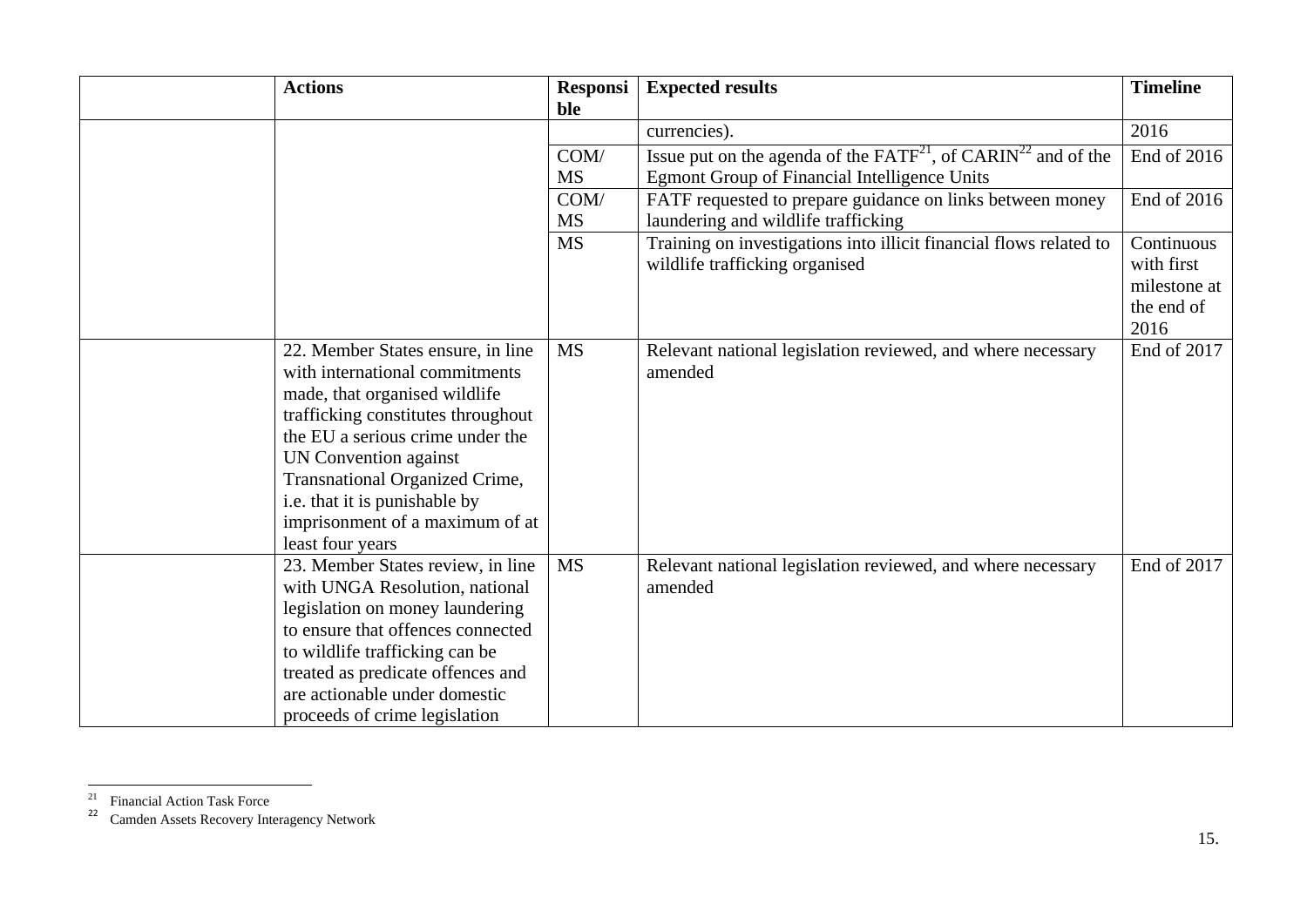|                              | <b>Actions</b>                        | <b>Responsi</b> | <b>Expected results</b>                                      | <b>Timeline</b> |
|------------------------------|---------------------------------------|-----------------|--------------------------------------------------------------|-----------------|
|                              |                                       | ble             |                                                              |                 |
| <b>Objective 2.4:</b>        | 24. Step up cooperation on            | COM/            | Joint meetings held involving Europol, the EU Wildlife Trade | Continuous      |
| <b>Improve international</b> | enforcement between the Member        | Europol         | Enforcement Group and relevant regional enforcement          | with first      |
| cooperation on               | States and EU enforcement actors      |                 | networks (e.g. ASEAN-WEN and Lusaka Agreement Task           | milestone at    |
| enforcement against          | and key non-EU countries and          |                 | Force) and the INECE.                                        | the end of      |
| wildlife trafficking         | other regional Wildlife               |                 |                                                              | 2016            |
|                              | Enforcement Networks, relevant        | <b>COM</b>      | Best practice in enforcement cooperation shared              | End 2016        |
|                              | global networks (International        |                 |                                                              |                 |
|                              | <b>Consortium for Combating</b>       |                 |                                                              |                 |
|                              | Wildlife Trafficking, ICCW $C^{23}$ , | MS/             | Member States, assisted by Europol, participate in joint     | Continuous      |
|                              | and the International Network for     | Europol         | international law enforcement operations                     | with first      |
|                              | <b>Environmental Compliance and</b>   |                 |                                                              | milestone at    |
|                              | Enforcement, INECE)                   |                 |                                                              | the end of      |
|                              |                                       |                 |                                                              | 2016            |
|                              | 25. Support capacity building for     | COM/            | Continued funding support provided for ICCWC activities,     | Continuous      |
|                              | law enforcement in key source         | HRVP/           | including evaluations of enforcement systems based on the    | with first      |
|                              | and market countries, including       | <b>MS</b>       | <b>ICCWC</b> wildlife and forest crime Toolkit               | milestone at    |
|                              | enforcement within protected          |                 |                                                              | the end of      |
|                              | sites                                 |                 |                                                              | 2016            |
|                              |                                       | COM/            | Results of ICCWC Toolkit recommendations taken into          | Continuous      |
|                              |                                       | HRVP/           | account in targeted support to third countries               | with first      |
|                              |                                       | <b>MS</b>       |                                                              | milestone at    |
|                              |                                       |                 |                                                              | the end of      |
|                              |                                       |                 |                                                              | 2016            |

 $\overline{a}$ 

<sup>&</sup>lt;sup>23</sup> Comprising Interpol, the CITES Secretariat, the World Customs Organisation, UNODC and the World Bank.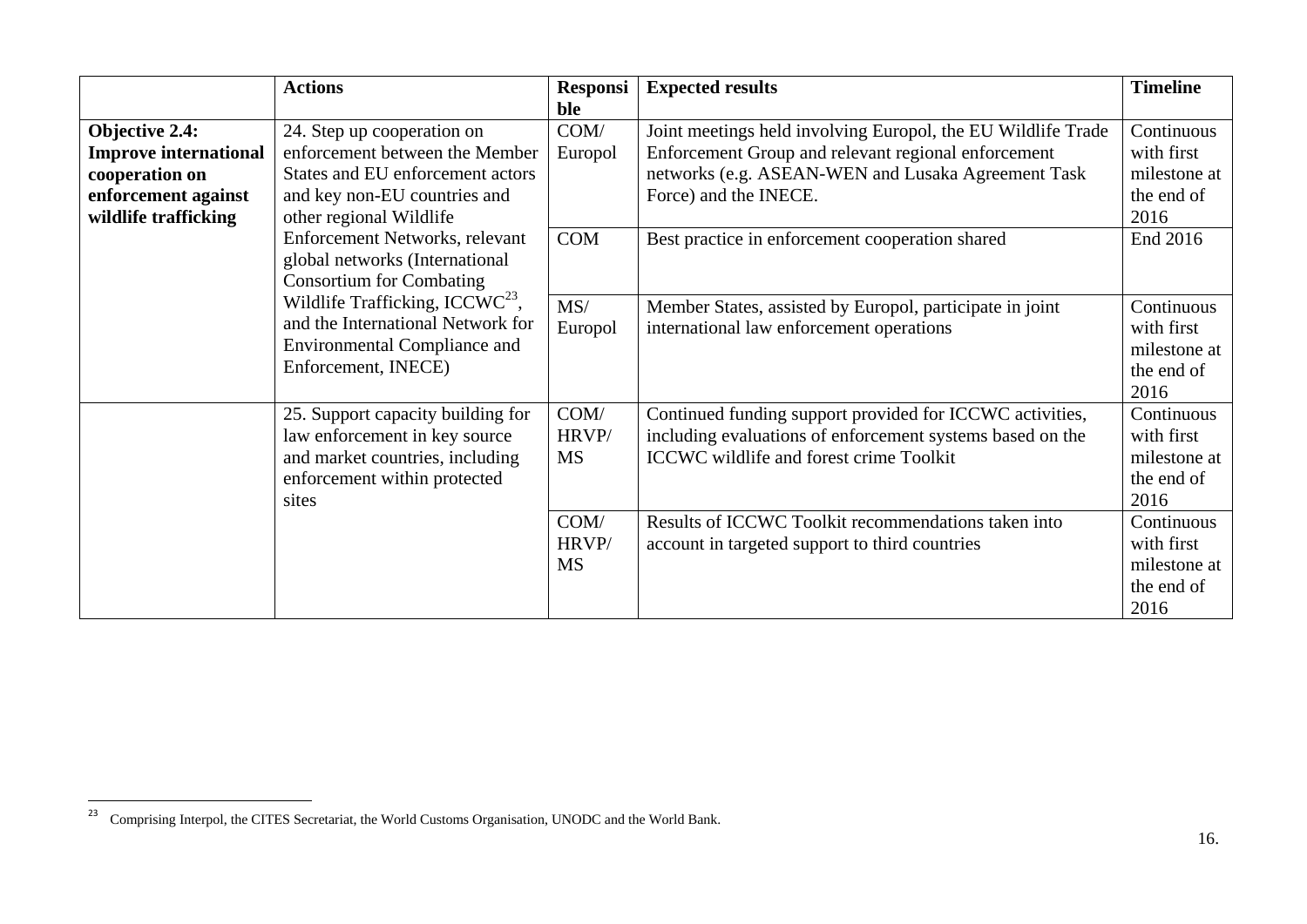|                         | <b>Actions</b>                     | <b>Responsi</b> | <b>Expected results</b>                                                | <b>Timeline</b> |
|-------------------------|------------------------------------|-----------------|------------------------------------------------------------------------|-----------------|
|                         |                                    | ble             |                                                                        |                 |
| <b>Objective 3.1:</b>   | 26. Ensure that wildlife           | COM/            | "Strategic Approach for Wildlife Conservation in Africa" <sup>24</sup> | Continuous      |
| Provide increased,      | trafficking is considered for EU   | <b>HRVP</b>     | serves as a basis for programming relevant development                 | with first      |
| more effective and      | funding under relevant             |                 | support                                                                | milestone at    |
| more strategically      | programmes in the areas of         |                 |                                                                        | the end of      |
| focused support to      | natural resources management,      |                 | Further regional or thematic strategic approaches are                  | 2016            |
| developing countries    | environment, organised crime,      |                 | developed                                                              |                 |
|                         | security and governance            |                 |                                                                        |                 |
|                         |                                    |                 | Development cooperation funding streams, including the                 |                 |
|                         |                                    |                 | European Development Fund (EDF), the Development                       |                 |
|                         |                                    |                 | Cooperation Instrument (DCI), the Instrument contributing to           |                 |
|                         |                                    |                 | Stability and Peace, and other financial instruments such as           |                 |
|                         |                                    |                 | the Partnership Instrument, are mobilised against wildlife             |                 |
|                         |                                    |                 | trafficking, within the agreed financial envelopes of the              |                 |
|                         |                                    |                 | contributing programs, and other possible funding sources are          |                 |
|                         |                                    |                 | explored                                                               |                 |
|                         | 27. Increase effectiveness of      | COM/            | Regular meetings held in key countries to coordinate donor             | Continuous      |
|                         | funding support against wildlife   | HRVP/           | activities                                                             | with first      |
|                         | trafficking                        | <b>MS</b>       |                                                                        | milestone at    |
|                         |                                    |                 | Beneficiary countries asked to report on how the measures              | the end of      |
|                         |                                    |                 | against wildlife trafficking funded by the EU have been                | 2016            |
|                         |                                    |                 | effective in addressing the problem (using indicators such as          |                 |
|                         |                                    |                 | the number of seizures and successful prosecutions)                    |                 |
| Objective 3.2           | 28. Step up dialogue with key      | COM/            | Priority countries identified                                          | Continuous      |
|                         | source, transit and market         | HRVP/           |                                                                        | with first      |
| <b>Strengthen and</b>   | countries, including dialogue with | <b>MS</b>       | Specific dialogue and technical cooperation structures                 | milestone at    |
| coordinate better       | local communities, civil society   |                 | established                                                            | the end of      |
| action against wildlife | and the private sector             |                 |                                                                        | 2016            |

# **Priority 3 - Strengthening the global partnership of source, consumer and transit countries against wildlife trafficking**

 $\overline{\phantom{a}}$ 

<sup>&</sup>lt;sup>24</sup> Larger than elephants - Inputs for an EU strategic approach to wildlife conservation in Africa – Synthesis, Publications Office of the European Union, 2015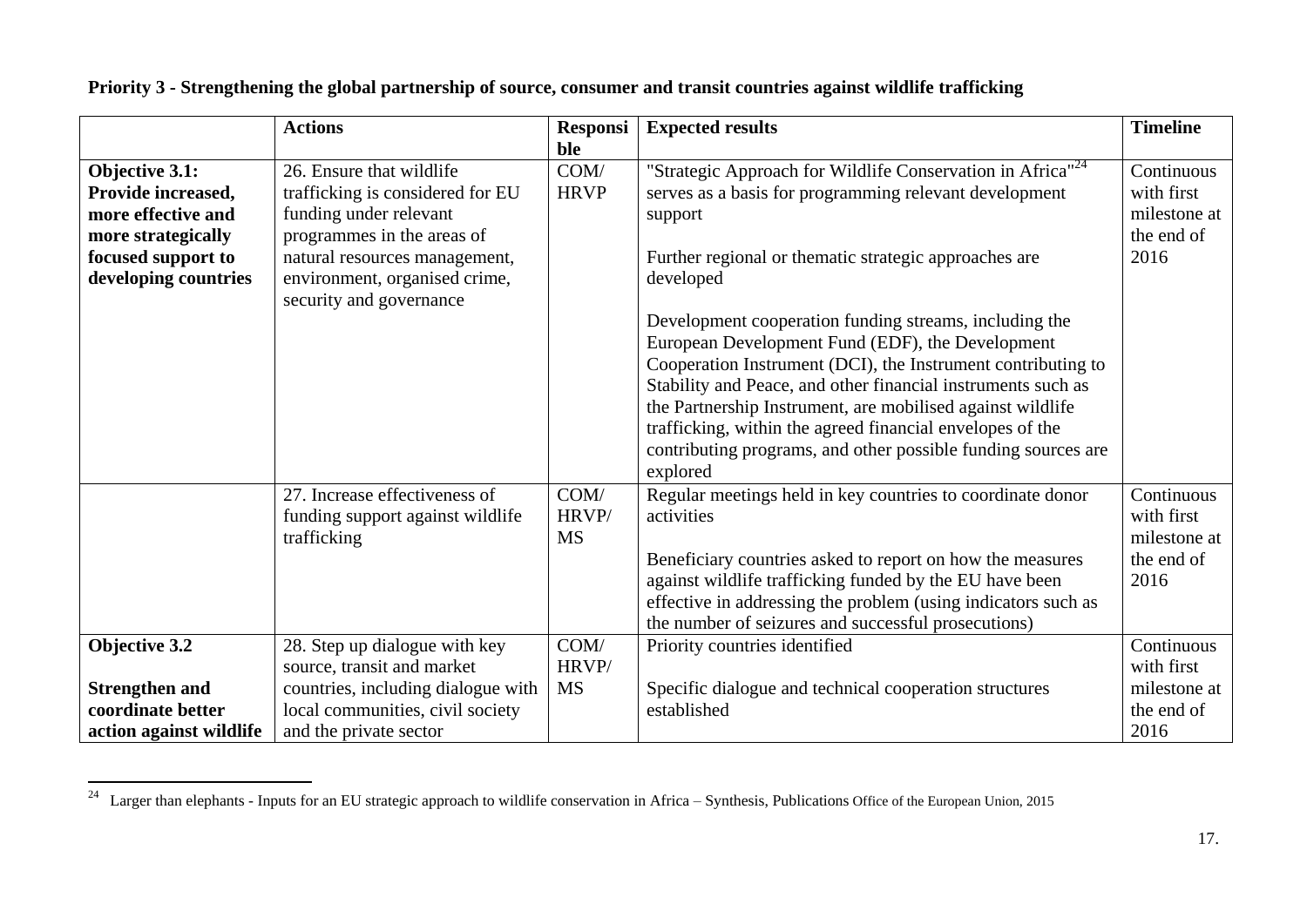|                                                                                   | <b>Actions</b>                                                                                                                                                                                                                                | <b>Responsi</b><br>ble | <b>Expected results</b>                                                                                                                                                                                                                                                                                                                                                                                                                                                                                        | <b>Timeline</b>                                                |
|-----------------------------------------------------------------------------------|-----------------------------------------------------------------------------------------------------------------------------------------------------------------------------------------------------------------------------------------------|------------------------|----------------------------------------------------------------------------------------------------------------------------------------------------------------------------------------------------------------------------------------------------------------------------------------------------------------------------------------------------------------------------------------------------------------------------------------------------------------------------------------------------------------|----------------------------------------------------------------|
| trafficking and its<br>root causes with<br>relevant source,<br>transit and market |                                                                                                                                                                                                                                               |                        | Topic systematically included in the agenda of political and<br>sectorial dialogues and of high-level meetings with key non-<br>EU countries or regions                                                                                                                                                                                                                                                                                                                                                        |                                                                |
| countries                                                                         |                                                                                                                                                                                                                                               | HRVP/<br><b>MS</b>     | Network of focal points in delegations and embassies in<br>relevant countries set up, making use, where appropriate, of<br>existing structures such as the Green Diplomacy Network                                                                                                                                                                                                                                                                                                                             | End of 2016                                                    |
|                                                                                   | 29. Use EU trade policies and<br>instruments proactively to support<br>action against wildlife trafficking                                                                                                                                    | COM/<br><b>HRVP</b>    | Ambitious commitments to combat wildlife trafficking<br>proposed by the EU for inclusion in future Free Trade<br>Agreements (FTAs) e.g. with Japan and the USA (Trans-<br>Atlantic Trade and Investment Partnership - TTIP)<br>Proactive monitoring of the implementation of commitments<br>associated with wildlife trafficking included in existing FTAs<br>and the GSP+ regime<br>Wildlife trafficking included on the agenda of EU bilateral<br>trade dialogues with key partners and of the WTO Committee | Continuous<br>with first<br>milestone at<br>the end of<br>2016 |
|                                                                                   | 30. Strengthen cooperation<br>against wildlife trafficking with<br>relevant regional organisations,<br>such as the African Union,<br>SADC, the East African<br>Community, ASEAN, and in<br>relevant multilateral fora, such as<br><b>ASEM</b> | COM/<br><b>HRVP</b>    | on Trade and Environment<br>Topic included regularly on the agenda of high-level meetings                                                                                                                                                                                                                                                                                                                                                                                                                      | Continuous<br>with first<br>milestone at<br>the end of<br>2016 |
| Objective 3.3<br><b>Address security</b><br>dimension of wildlife                 | 31. Improve knowledge base and<br>develop strategies to tackle the<br>links between wildlife trafficking                                                                                                                                      | COM/<br><b>HRVP</b>    | Study launched to improve knowledge base on links between<br>wildlife trafficking and other forms of organised crime and<br>financing for militias or terrorist groups.                                                                                                                                                                                                                                                                                                                                        | Mid-2016                                                       |
| trafficking                                                                       | and security                                                                                                                                                                                                                                  | COM/<br>HRVP/          | Based on the results, next steps agreed in relevant EU fora                                                                                                                                                                                                                                                                                                                                                                                                                                                    | Mid-2017                                                       |